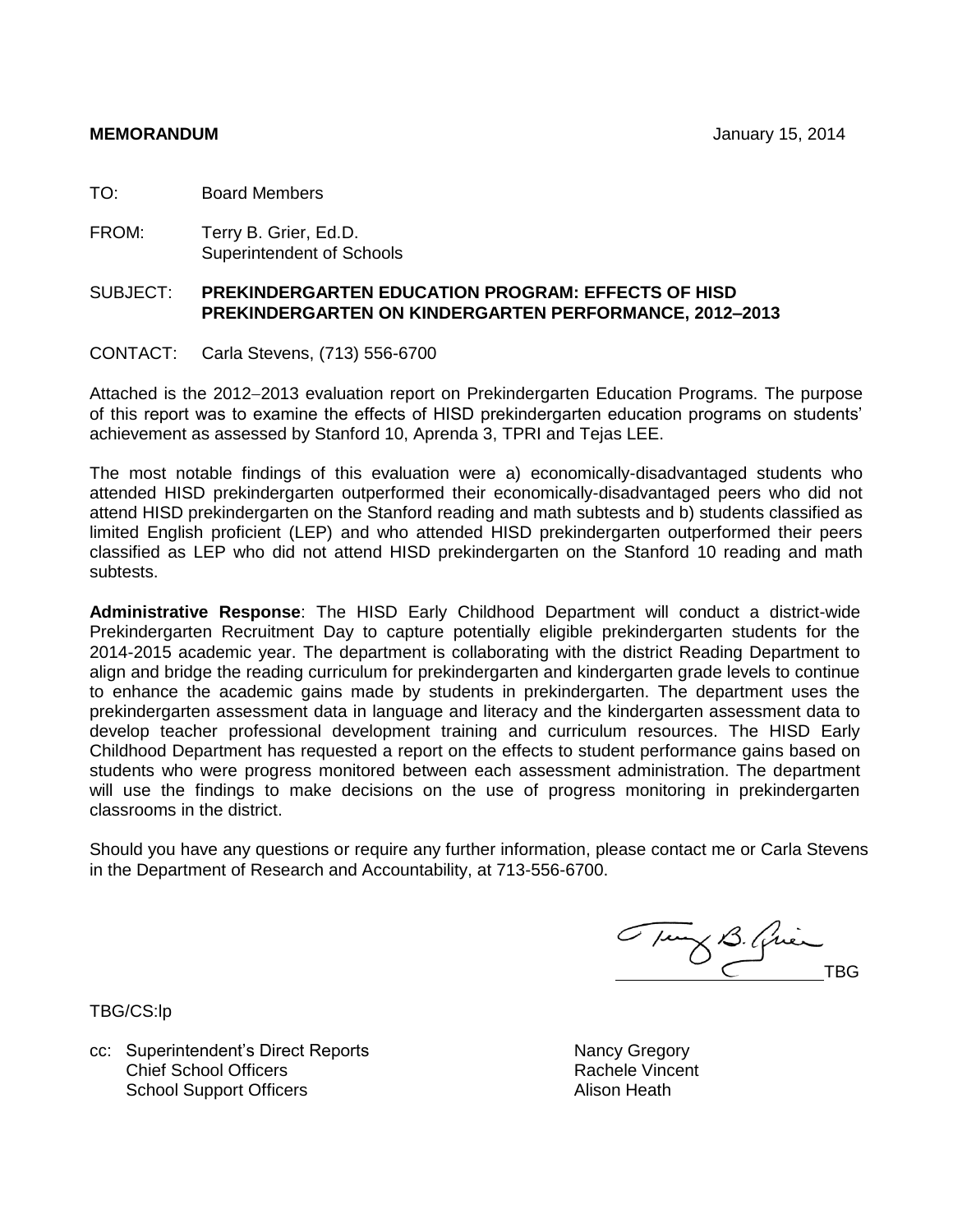



PREKINDERGARTEN EDUCATION PROGRAM: **Effects of HISD Prekindergarten on Kindergarten Performance 2012-2013**

**DEPARTMENT OF RESEARCH AND ACCOUNTABILITY H ouston I n d epen d ent S chool District**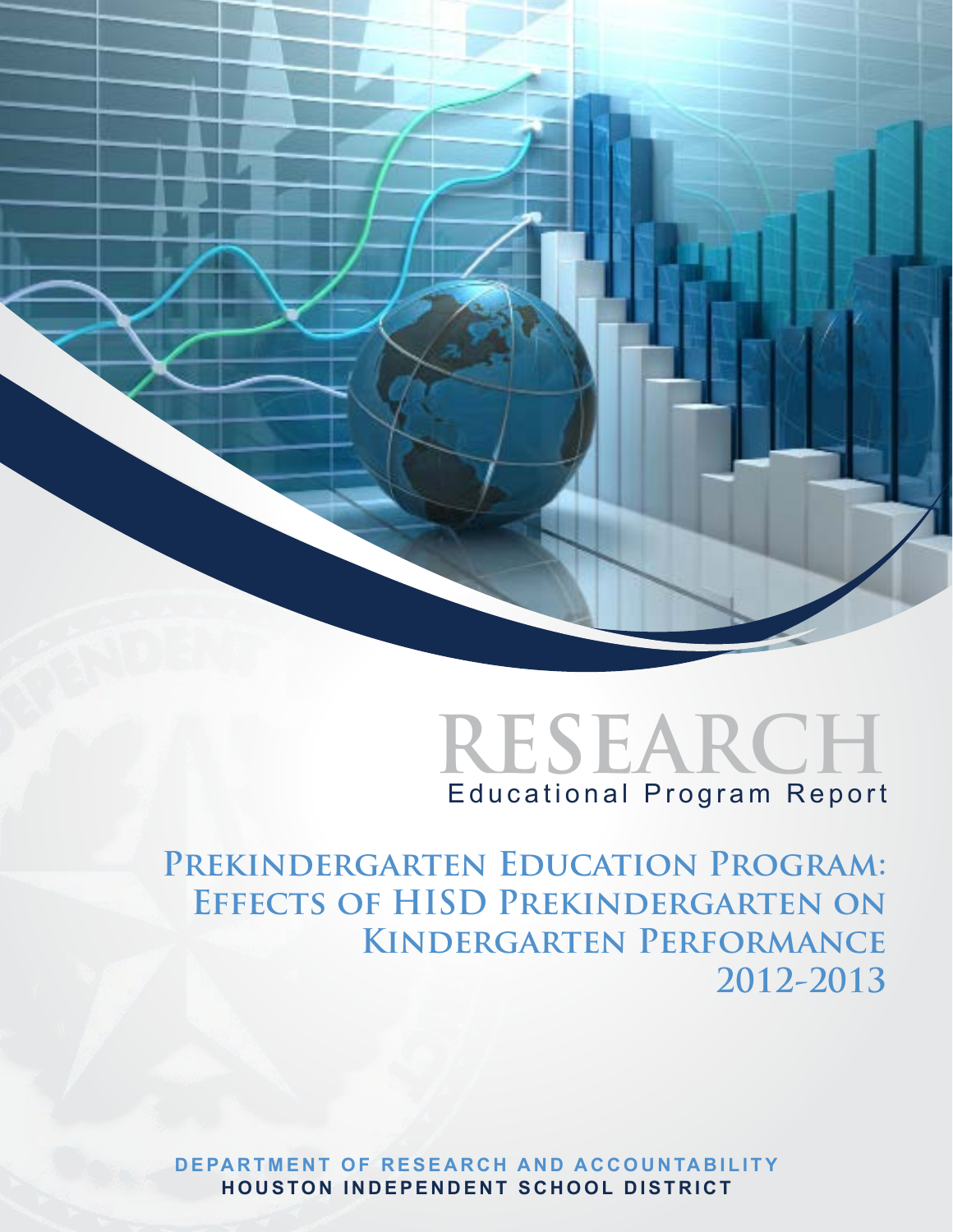

# **2013 Board of Education**

**Anna Eastman PRESIDENT** 

**Juliet Stipeche** First Vice President

**Manuel Rodriguez, Jr.** Second Vice President

**Rhonda Skillern-Jones SECRETARY** 

**Michael L. Lunceford** Assistant Secretary

**Paula Harris Lawrence Marshall Greg Meyers Harvin C. Moore**

**Terry B. Grier, Ed.D.** SUPERINTENDENT OF SCHOOLS

**Carla Stevens** ASSISTANT SUPERINTENDENT DEPARTMENT OF RESEARCH AND ACCOUNTABILITY

**Danya Corkin, Ph.D.** RESEARCH SPECIALIST

**Lai Pei , Ph.D.** RESEARCH SPECIALIST

**Venita Holmes, Dr.P.H.** RESEARCH MANAGER

**Houston Independent School District**

Hattie Mae White Educational Support Center 4400 West 18th Street

Houston, Texas 77092-8501

**www.houstonisd.org**

It is the policy of the Houston Independent School District not to discriminate on the basis of age, color, handicap or disability, ancestry, national origin, marital status, race, religion, sex, veteran status, or political affiliation in its educational or employment programs and activities.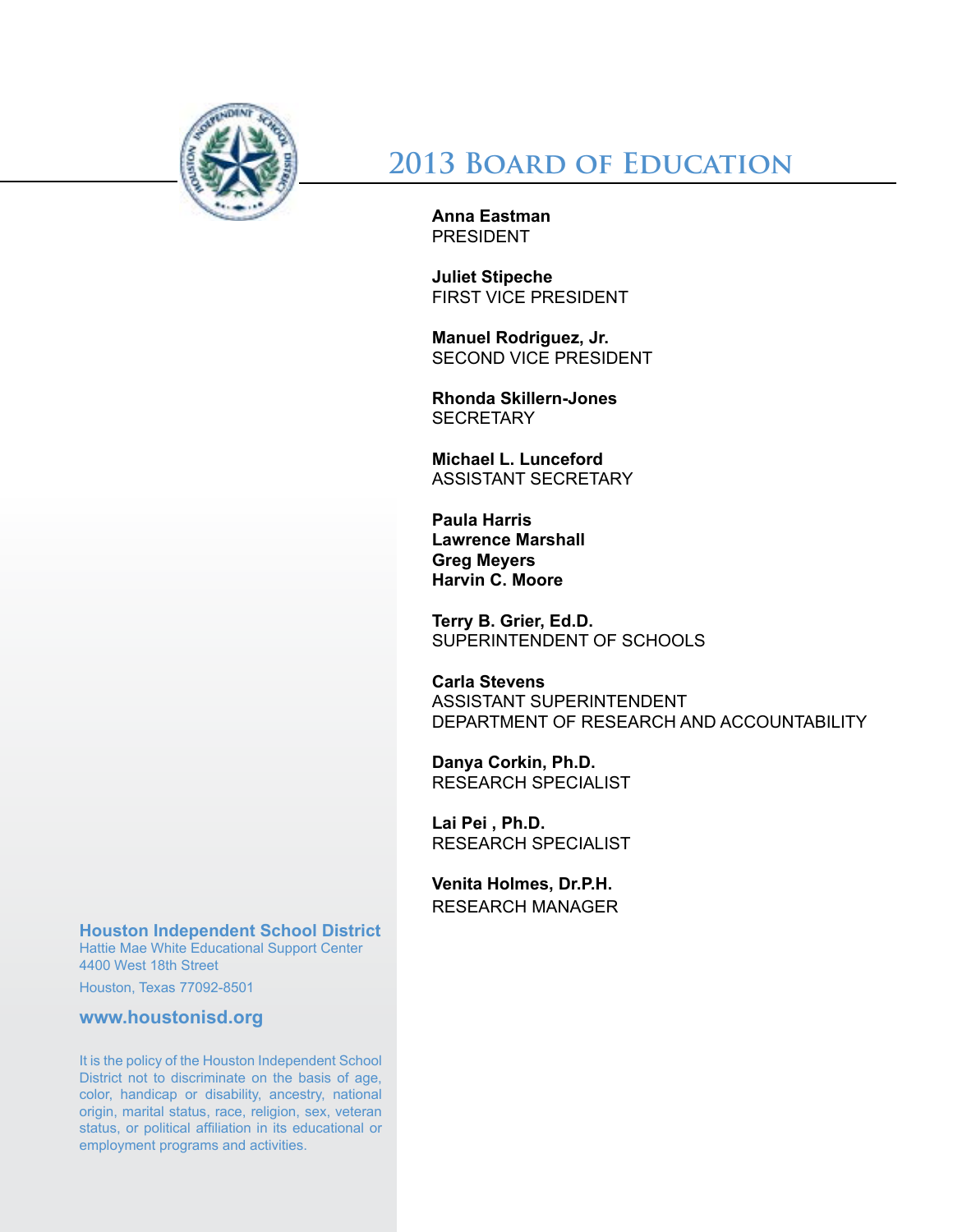# **PREKINDERGARTEN EDUCATION PROGRAM: EFFECTS OF HISD PREKINDERGARTEN ON KINDERGARTEN PERFORMANCE, 2012–2013**

# **Executive Summary**

### **Program Description**

In compliance with the Texas Education Code § 29.153, the Houston Independent School District (HISD) has provided free prekindergarten classes for eligible Houston area four-year old students since the 1985–1986 scholastic year. The program curriculum focuses on beginning literacy, numeracy, and socio-emotional development, supporting the individual linguistic and cultural needs of the children served. The prekindergarten program curriculum forms the basis of children's future academic success. The purpose of this evaluation is to examine the extent that students' benefit from attending HISD prekindergarten. To determine the academic benefits of prekindergarten, the academic performance of students who attended HISD prekindergarten were compared to students who were not enrolled in prekindergarten the previous year after controlling for various demographic characteristics. Specific measures of student performance include:

- Stanford 10 and Aprenda 3 reading and math scores; and
- Reading comprehension levels on the TPRI Early Reading Assessment and Tejas LEE.

The current report also examined prekindergarten program enrollment trends and the proportion of kindergarten students enrolled in HISD prekindergarten from 2006–2007 to 2012–2013.

# **Highlights**

- Consistent with previous HISD prekindergarten report findings (Corkin, 2012), economicallydisadvantaged students who attended HISD prekindergarten outperformed their economicallydisadvantaged peers who did not attend HISD prekindergarten on the Stanford reading and math subtests.
- Findings suggest that the academic impact of attending HISD prekindergarten on kindergarten Stanford performance is stronger for students who are economically-disadvantaged.
- It seems that attending HISD prekindergarten mitigates to some extent the negative effect of being economically-disadvantaged on kindergarten Stanford performance.
- On the Stanford reading and math subtests, students classified as limited English proficient and who attended HISD prekindergarten outperformed their peers classified as limited English proficient who did not attend HISD prekindergarten.
- On the Aprenda reading and math subtests, students who attended HISD prekindergarten outperformed their peers who did not attend HISD prekindergarten, regardless of their economic status.

### **Recommendations**

1. There were approximately 2,980 kindergarten students who potentially met eligibility criteria for prekindergarten (based on economic status in kindergarten), but who did not attend HISD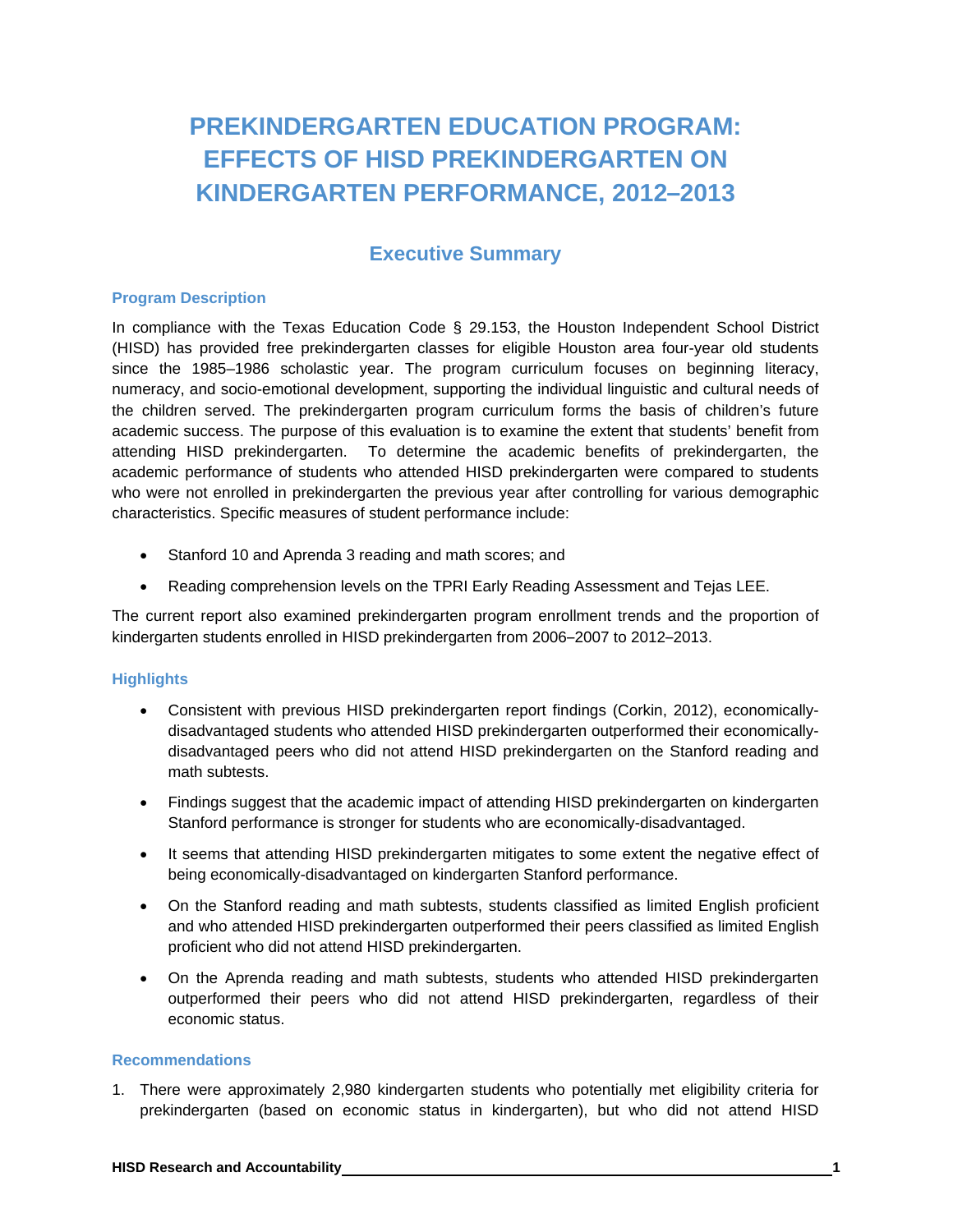prekindergarten programs or Head Start. The Early Childhood Department should consider expanding their recruitment strategy to capture these potentially eligible prekindergarten students.

- 2. Given findings suggesting that HISD prekindergarten is benefitting low-income students in kindergarten, elementary grade curricular in the district should continue to build on the prekindergarten curriculum to enhance the academic gains made by these students as they progress through elementary school.
- 3. Future evaluation reports should include data on prekindergarten student performance given that uniform prekindergarten assessments were implemented via Frog Street Press throughout the district in 2012–2013.
- 4. Future evaluation reports should expand the analysis to look at special education on early childhood students to understand the impact and benefit of prekindergarten on students with disabilities.

# **Administrative Response**

The HISD Early Childhood Department will conduct a district-wide Prekindergarten Recruitment Day to capture potentially eligible prekindergarten students for the 2014-2015 academic year. The department is collaborating with the district Reading Department to align and bridge the reading curriculum for prekindergarten and kindergarten grade levels to continue to enhance the academic gains made by students in prekindergarten. The department uses the prekindergarten assessment data in Language and Literacy and the kindergarten assessment data to develop teacher professional development training and curriculum resources. The HISD Early Childhood Department has requested a report on the effects to student performance gains based on students who were progress monitored between each assessment administration. The department will use the findings to make decisions on the use of progress monitoring in prekindergarten classrooms in the district.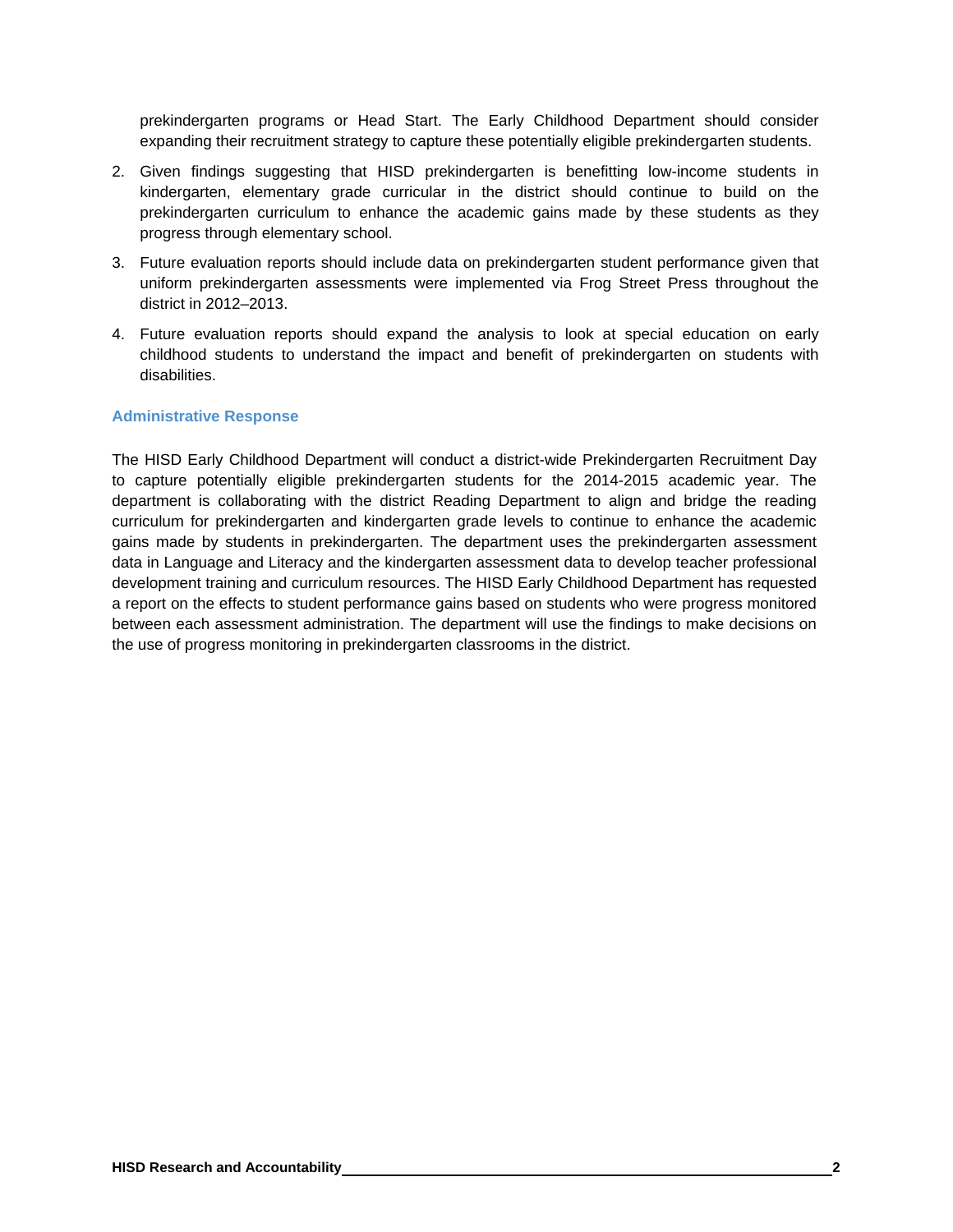# **Introduction**

Early childhood education researchers have found that high quality prekindergarten programs enhance students' cognitive development and increase academic achievement, particularly for students from disadvantaged backgrounds (Brooks-Gunn, 2003; Currie, 2001; Gormley, Gayer, Phillips, Dawson, 2005; Magnuson, Rhum, and Waldfogel, 2007; Shager et al., 2013). Review of findings also suggests that the beneficial effects of an early childhood intervention are typically much larger for more disadvantaged youth (see Currie, 2001; Magnuson et al., 2007). Despite the improved outcomes for economically-disadvantaged children who attend early childhood programs (i.e., Head Start), their average levels of achievement tend to be lower compared to their non-economically-disadvantaged peers (Currie & Neidell, 2007).

The extent that early childhood interventions improve the school readiness of low-income children remains an area of on-going debate (Nisbitt, 2009) due to the varying findings when it comes to the nature and size of the effects these programs have on student outcomes (see Currie, 2001). One of the reasons proposed for the variations in findings is the selection of biased comparison groups (Zhai, Brooks-Gunn, & Waldfogel, 2011). Previous studies have simply compared students who received a formal preschool education to all other students who did not receive a formal preschool education without controlling for demographic characteristics, such as economic status, that influence student performance (Gormley et al., 2005). The effects that low socioeconomic status has on students' academic outcomes are well documented (e.g., Aikens & Barbarin, 2008; Brooks-Gunn, 2003; Chatterji, 2006). Therefore, the current evaluation has taken into consideration a students' socioeconomic status when assessing the effects of HISD's prekindergarten programs on student achievement.

# **Methods**

#### **Data Collection and Analysis**

- Data compiled for this report included student enrollment and individual identification numbers collected from the Texas Education Agency's (TEA) Public Education Information Management System (PEIMS). Student performance data were collected from the following test assessments: the Stanford Achievement Test (Stanford 10), the Aprenda: La Prueba de Logros en Espanol (Aprenda 3), the Texas Primary Reading Inventory (TPRI), and El Inventario de Lectura en Español de Tejas (Tejas LEE). SPSS 18, a statistical software program, was used to conduct statistical analyses throughout the report.
	- o Stanford Achievement Test (Stanford 10). The Stanford 10 assesses students' academic achievement in various academic subjects across nine grade levels (kindergarten through grade 8). Kindergarten students take the Stanford at the end of the fall semester of the academic year. Normal curve equivalent scores (NCE; a normalized standard score) are reported in the current evaluation to assess student kindergarten performance.
	- o La prueba de logros en español, Tercera edición (Aprenda 3). The Aprenda 3 is a norm-referenced, standardized achievement test in Spanish, and is used to assess the level of content mastery for students who receive instruction in Spanish. The Aprenda assesses students' academic achievement in the same content areas as the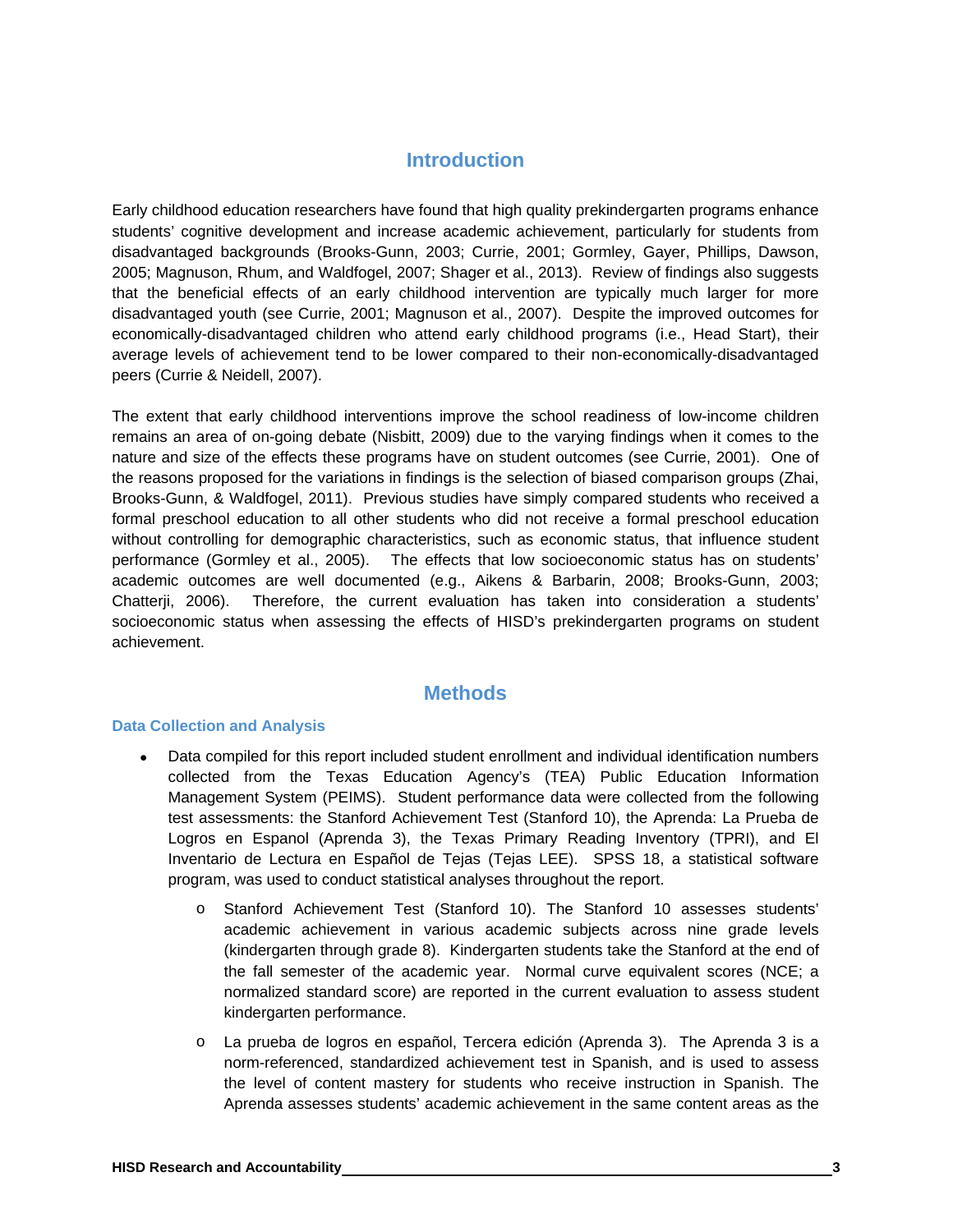Stanford (i.e., reading and math); however, the Aprenda is not a translation of the Stanford.

- o Texas Primary Reading Inventory (TPRI, 2010). The Texas Primary Reading Inventory (TPRI) is a teacher-administered assessment of reading skills for children. The primary purposes of the TPRI are to facilitate a teacher's capacity to identify children at-risk for reading difficulties and to determine the appropriate instructional objectives and interventions for these students. The TPRI is administered three times a year. Kindergarten students first take the TPRI screening test, which assesses their letter knowledge and phonemic awareness to determine whether they are developed (D) or are still developing (SD). Students classified as developed on the screening section are not likely at risk of developing reading difficulties. For students who score still developing on the screening section, additional portions of the inventory are administered. The current evaluation gathered students' results on the Screening assessment, Phonological Awareness Inventory 1 (Rhyming), Graphophonemic Knowledge Inventory 6 (Letter Name Identification), and Listening Comprehension.
- o El Inventario de Lectura en Español de Tejas (Tejas LEE). The Tejas LEE measures reading skills important to the development of Spanish reading and comprehension in kindergarten through 3rd grade. The Tejas LEE is administered three times a year and is used to determine appropriate instructional interventions. The current evaluation examined students' beginning of the year performance levels on Inventory 1 (Identificación de las letras/Letter Naming) assessing graphophonemic knowledge, Inventory 3 (Conocimiento de rimas/Rhyming) assessing phonological awareness, and Listening Comprehension.
- The current analysis focused on the performance of the 2012–2013 HISD kindergarten students enrolled in any one of the HISD prekindergarten programs in 2011–2012. **Table 1** (p. 20) provides a breakdown of the demographic characteristics of the 2012–2013 HISD kindergarteners by 2011–2012 enrollment in HISD prekindergarten. Students included in the HISD prekindergarten group were enrolled across 167 schools in one of four program designs (1) Early Childhood Centers, (2) School-based Prekindergarten, (3) HISD/Head Start Collaborative, and (4) Montessori programs (See **Appendix A,** p. 17–19 for a list of schools). The non-prekindergarten cohort<sup>1</sup> is the comparison group. Because studies have consistently shown that economic status has an effect on student achievement (see Aikens & Barbarin, 2008), these groups were further disaggregated by economic status.<sup>2</sup> For the Englishlanguage exams, groups were disaggregated further by limited English proficiency status.

#### **Data Limitations**

 The current evaluation has a few limitations that should be addressed. The first limitation is that it is not known whether students who did not attend HISD prekindergarten received some other form of early childhood intervention. However, students who were enrolled in one of the local Head Starts were identified and excluded from the comparison group given that these students had received some form of early childhood intervention. The second limitation is that comparison groups were not matched by prior performance levels because students within each of these groups are not administered the same assessments in kindergarten. Controlling

 $1$  Students in the non-prekindergarten cohort enrolled in one of the four local Head Start agencies the previous year were not included in the analysis.

<sup>2</sup> Students who are eligible for free or reduced-price meals under the National School Lunch and Child Nutrition Program were classified as economically-disadvantaged.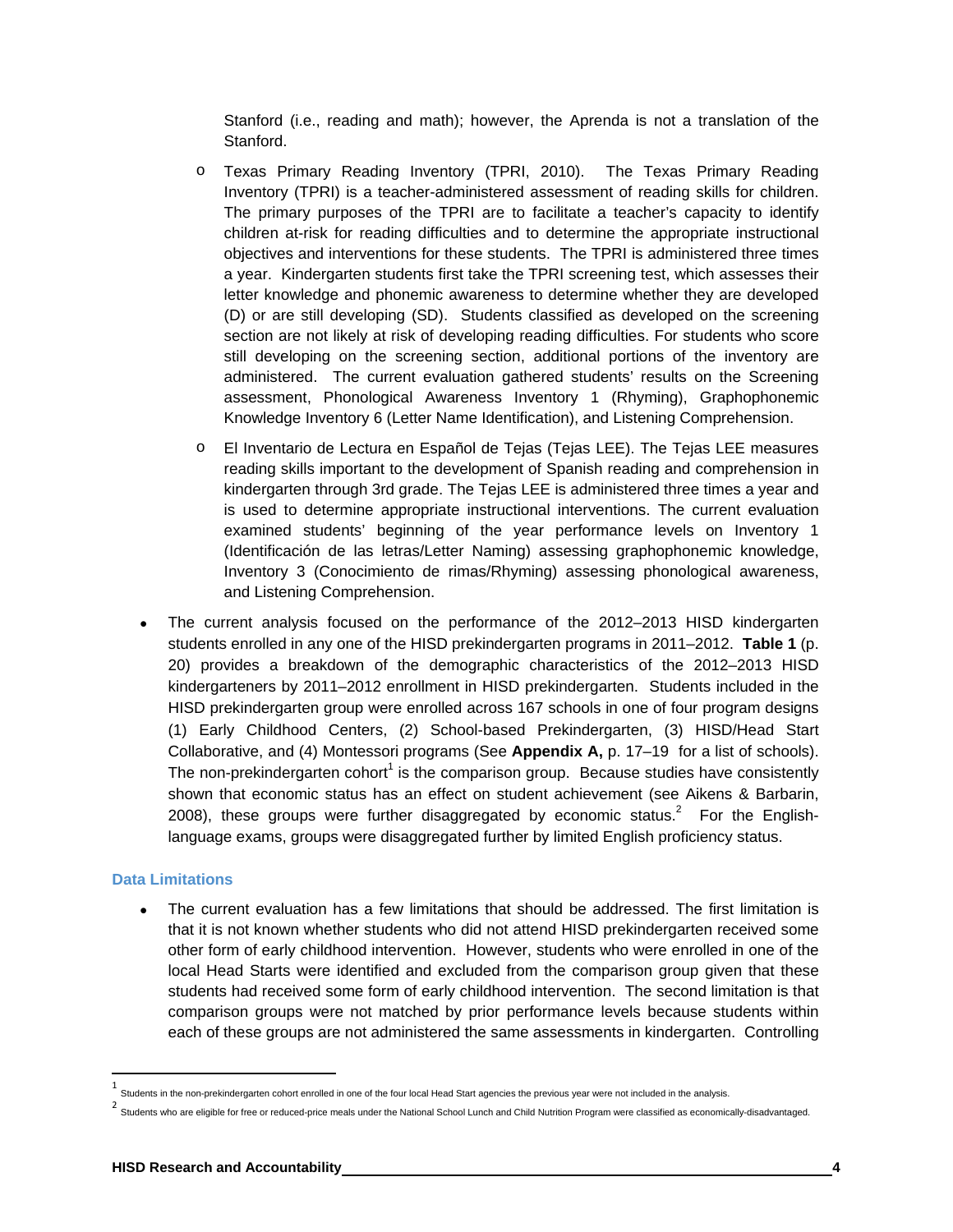for performance levels at the beginning of kindergarten may help explain some of the variance in performance between groups. The final limitation is that an experimental design was not implemented to evaluate the effects of prekindergarten on student performance, therefore findings concerning the magnitude of the effect of prekindergarten on kindergarten performance may be biased.

# **Results**

# **What was the HISD prekindergarten program enrollment trend in the last seven years?**

- **Figure 1** (p. 6) presents the prekindergarten enrollment trend of HISD students from 2006– 2007 through the 2012–2013 academic years.
- The average annual increase of students enrolled in HISD prekindergarten was 1.3 percent, with the largest increase in enrollment between 2007–2008 and 2008–2009.
- From 2006–2007 to 2012–2013, the prekindergarten enrollment increased by 7.8 percent, while district enrollment increased by 0.07 percent (see *2006–2007 HISD District and School Profiles* and *2012–2013 HISD District and School Profiles*).

**What was the seven-year trend in the proportion of kindergarten students who were enrolled in HISD prekindergarten the previous year?** 

- **Figure 2** (p. 6) depicts the percent of kindergarteners from 2006–2007 through 2012–2013 who had been enrolled in an HISD prekindergarten program the previous year.
- The proportion of kindergarteners who attended HISD prekindergarten the previous year has increased on average by 1.0 percent annually over the last seven years with a slight drop from 2011–2012 to 2012–2013.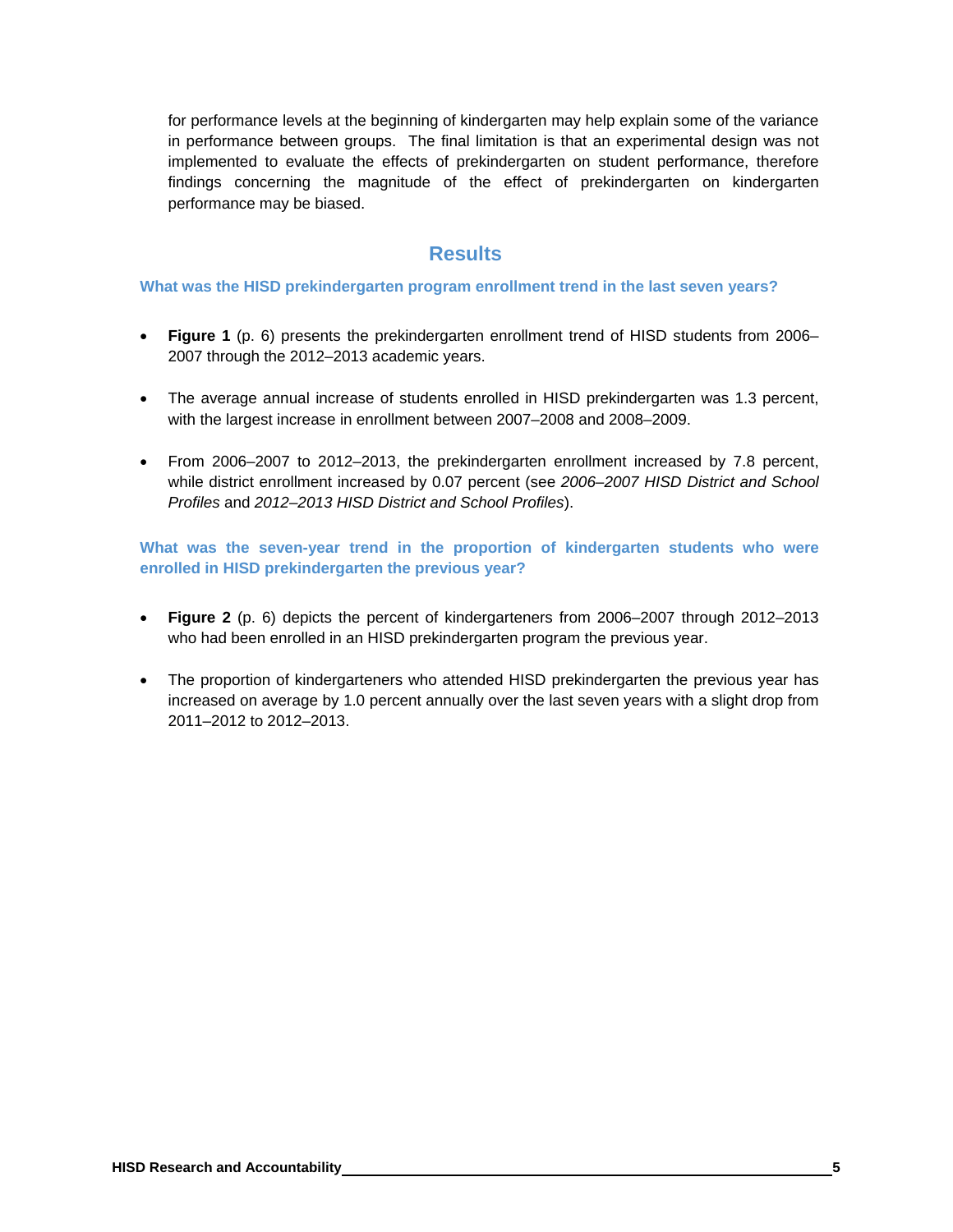

**Figure 1. The 2006–2013 enrollment trends of students who attended prekindergarten in HISD.** 

**Figure 2. Seven-year trend in the percent and number of kindergarteners who attended HISD prekindergarten the previous year.<sup>3</sup>**



3<br>Data retrieved from TEA PEIMS, 2006–2007, 2007–2008, 2008-2009, 2009–2010, 2010–2011, 2011–2012, and 2012–2013. HISD prekindergarten count includes kindergarten students classified as Early Education (early childhood programs other than state-approved prekindergarten and kindergarten). HISD non-prekindergarten students may include students who had repeated kindergarten.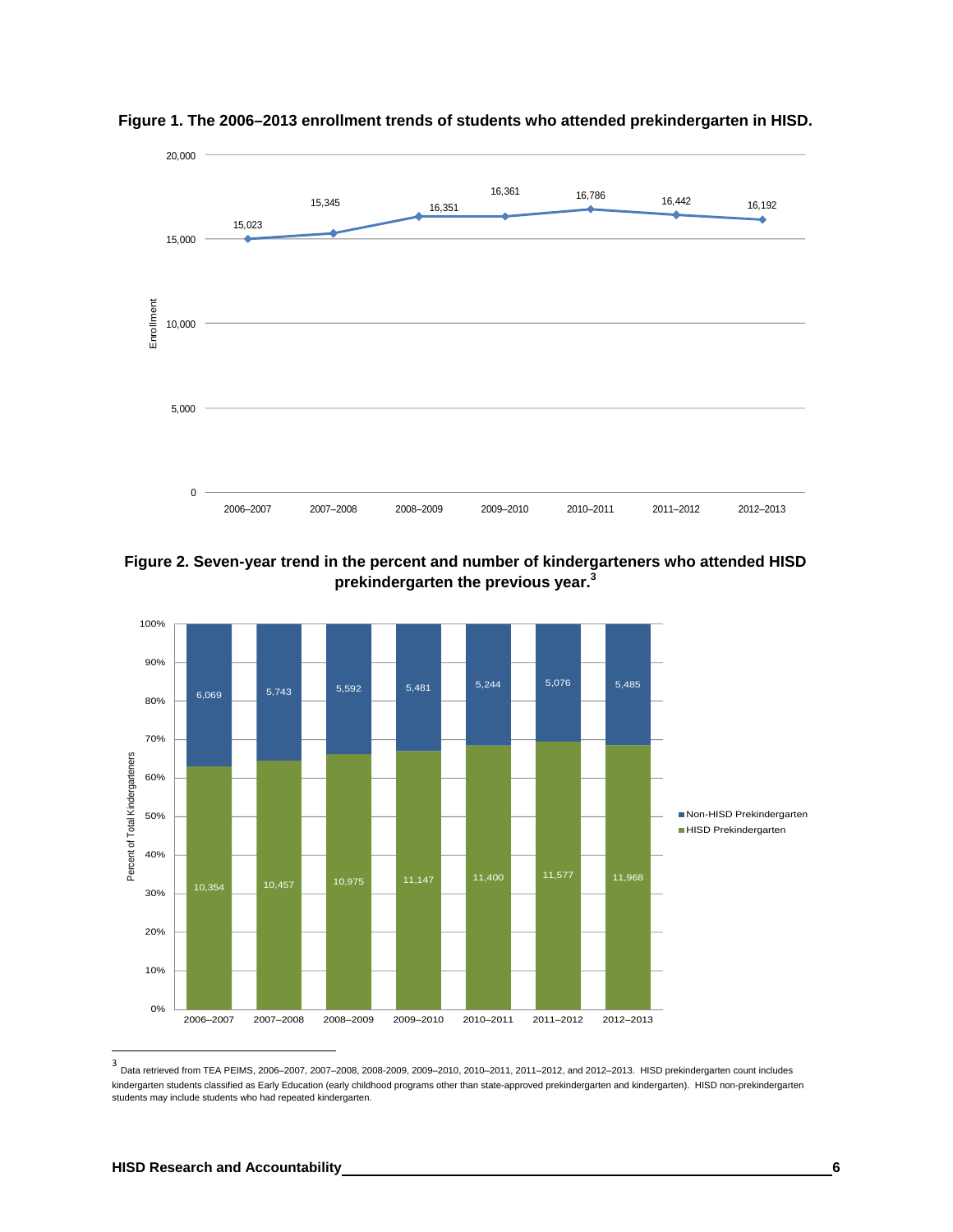- In 2006–2007, approximately 63.0 percent of kindergarteners enrolled in HISD prekindergarten the previous year, and by 2012–2013, the proportion of kindergarteners who attended HISD prekindergarten was at 68.6 percent.
- Of the 2012–2013 kindergarteners, 77 percent who were eligible to attend prekindergarten (based on their economic status classification in kindergarten) attended prekindergarten.

**What was the effect of HISD prekindergarten and economic status on students' 2012–2013 Stanford performance in kindergarten?4**

#### **Stanford Reading**

- Stanford Reading Mean Normal Curve Equivalent (NCE) scores by HISD prekindergarten groups and by economic status are presented in **Figure 3** (See **Table 2**, p. 21, for additional descriptive statistics).
- Economically-disadvantaged students who attended HISD prekindergarten scored higher on the reading subtest compared to economically-disadvantaged students who did not attend HISD prekindergarten (8 NCEs).
- Among students who attended HISD prekindergarten, non-economically-disadvantaged students scored significantly higher than economically-disadvantaged students (9 NCEs).
- Among students who did not attend HISD prekindergarten, non-economically-disadvantaged students scored significantly higher than economically-disadvantaged students (17 NCEs).
- The effect of HISD prekindergarten on Stanford reading performance varied by students' economic status.

# **Figure 3. Mean Stanford scores for HISD kindergarten students who were enrolled in HISD prekindergarten the previous year and comparison group by economic status, 2012–2013.**



<sup>4</sup> Hierarchical multiple linear regressions were conducted to determine the effects of HISD prekindergarten on kindergarten performance on the Stanford after controlling for students' age, gender, economic status, limited English proficiency, and special education status. Results of these analyses may be found in **Appendix B.**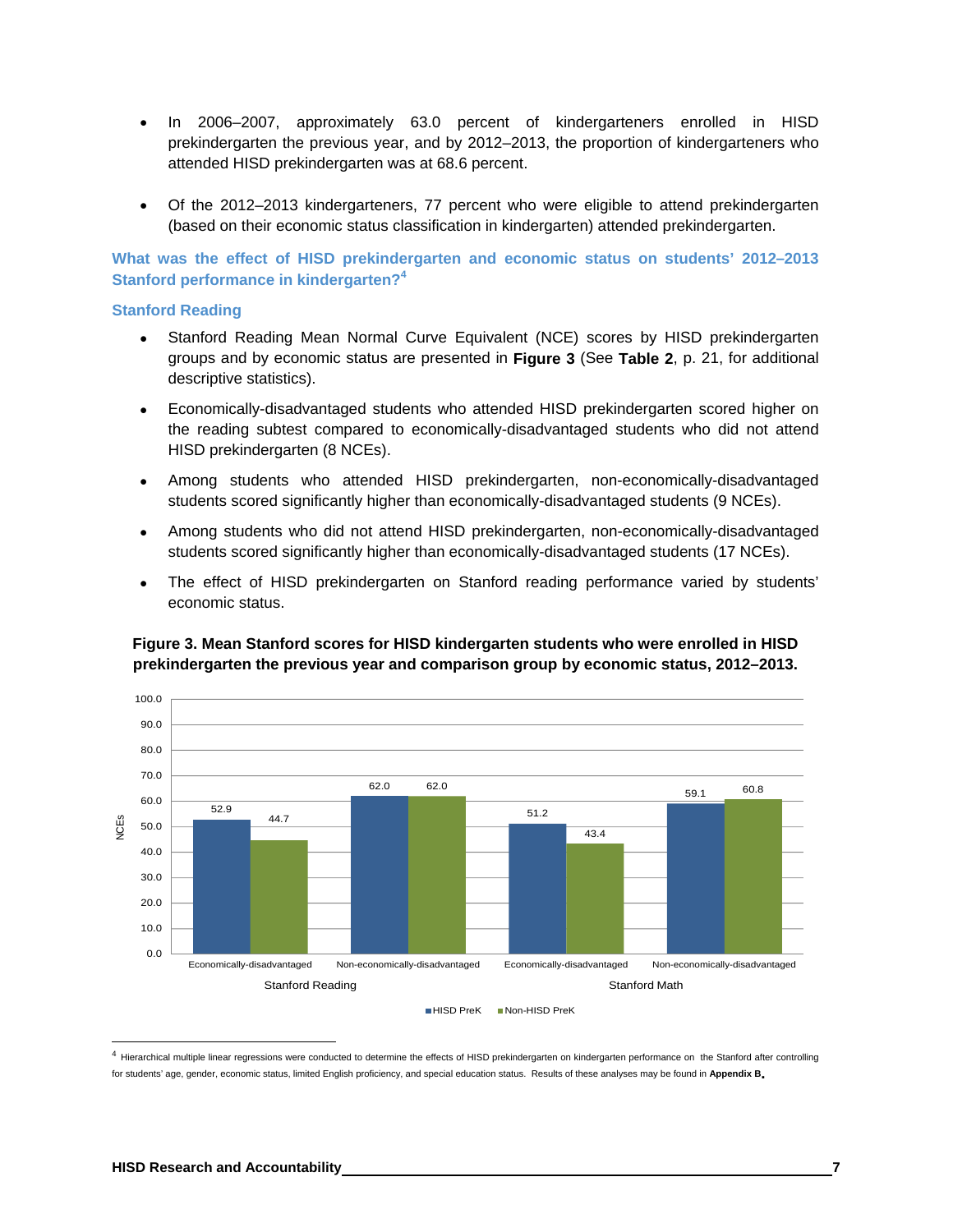- At the same time, the extent that economic status had an influence on Stanford reading performance varied by whether the student attended HISD prekindergarten.
- The effect of economic status on Stanford reading performance appears to be stronger for the student group that did not attend HISD prekindergarten compared to the student group that did attend HISD prekindergarten.

# **Stanford Math**

- Stanford Math mean Normal Curve Equivalent (NCE) scores by HISD prekindergarten groups and by economic status are presented in **Figure 3** (See Table 2, p. 21, for additional descriptive statistics).
- Differences in mean math NCE scores were found based on HISD prekindergarten enrollment and economic status.
- Economically-disadvantaged students who attended HISD prekindergarten the previous year scored significantly higher on the math subtest compared to economically-disadvantaged students who did not attend HISD prekindergarten in 2011–2012 (8 NCEs).
- Non-economically-disadvantaged students who did not attend HISD prekindergarten scored slightly higher on the math subtest compared to the student group who did attend HISD prekindergarten (two NCEs).
- Among students who attended HISD prekindergarten, non-economically-disadvantaged students scored higher in math compared to economically-disadvantaged students (8 NCEs).
- Among students who did not attend HISD prekindergarten, non-economically-disadvantaged students scored higher in math than economically-disadvantaged students (17 NCEs).
- The extent HISD prekindergarten had an influence on Stanford math performance varied by students' economic status.
- The extent economic status had an influence on Stanford math performance varied by whether the student attended HISD prekindergarten.
- The effect of economic status on Stanford performance appears to be stronger for the student group that did not attend HISD prekindergarten compared to the student group that did attend HISD prekindergarten.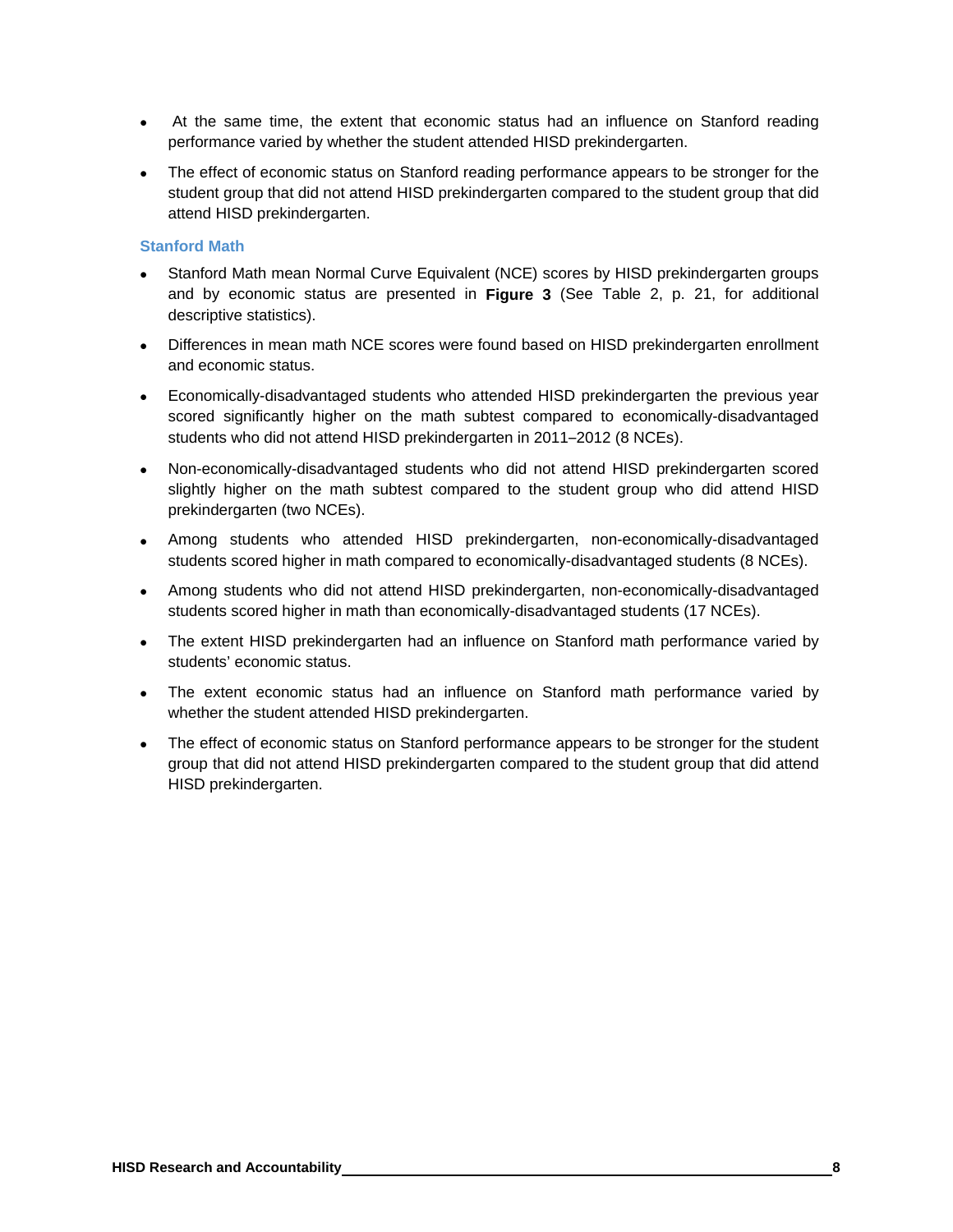

**Figure 4. Mean Stanford scores for HISD kindergarten students who were enrolled in HISD prekindergarten the previous year and comparison group by limited English proficiency (LEP) classification, 2012–2013.** 

# **What was the effect of HISD prekindergarten and limited English proficiency (LEP) status on students' 2012–2013 Stanford performance in kindergarten?**

# **Stanford Reading**

- Stanford Reading mean Normal Curve Equivalent (NCE) scores by HISD prekindergarten groups and by limited English proficiency (LEP) status are presented in **Figure 4** (See **Table 3**, p. 21, for additional descriptive statistics).
- Students classified as LEP who attended HISD prekindergarten scored higher on the reading subtest compared to students classified as LEP who did not attend HISD prekindergarten (7 NCEs).
- Among students who attended HISD prekindergarten, students classified as non-LEP scored slightly higher than students classified as LEP (1 NCE).
- Among students who did not attend HISD prekindergarten, students classified as non-LEP scored higher than students classified as LEP (8 NCEs).
- The positive effect of HISD prekindergarten on Stanford reading performance appears to be stronger among students classified as LEP compared to students classified as non-LEP.
- The effect of LEP status on Stanford reading performance appears to be stronger among students who did not attend HISD prekindergarten compared to students who did attend HISD prekindergarten.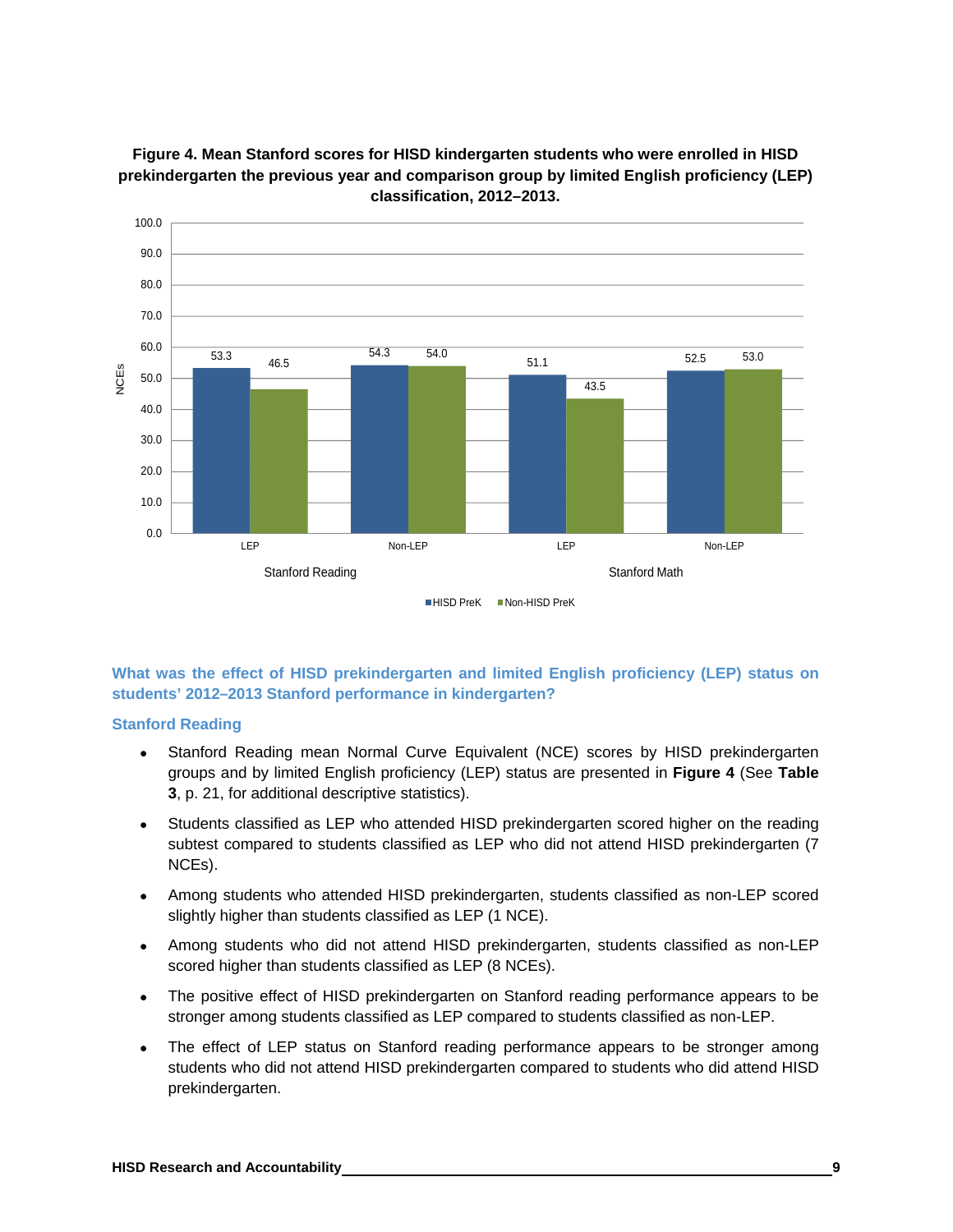# **Stanford Math**

- Stanford Math mean Normal Curve Equivalent (NCE) scores by HISD prekindergarten groups and by limited English proficiency (LEP) status are presented in **Figure 4** (See **Table 3** for additional descriptive statistics).
- Students classified as LEP who attended HISD prekindergarten scored higher on the math subtest compared to students classified as LEP who did not attend HISD prekindergarten (8 NCEs).
- Among students who attended HISD prekindergarten, students classified as non-LEP scored slightly higher than students classified as LEP (1 NCE).
- Among students who did not attend HISD prekindergarten, students classified as non-LEP scored higher than students classified as LEP (10 NCEs).
- The positive effect of HISD PreK on Stanford math performance appears to be stronger among students classified as LEP compared to students classified as non-LEP.
- The effect of LEP status on Stanford math performance appears to be stronger among students who did not attend HISD prekindergarten compared to students who did attend HISD prekindergarten.
- Attending HISD prekindergarten appears to moderate the effect LEP status has on Stanford math performance.

**What is the effect of 2011–2012 HISD prekindergarten on students' 2012–2013 Aprenda performance in kindergarten?** 

### **Aprenda Reading**

- Aprenda Reading mean Normal Curve Equivalent (NCE) scores by HISD prekindergarten groups are displayed in **Figure 5** (p. 11) (See **Table 4**, p. 22), for additional descriptive statistics).
- Differences in mean reading NCE scores were found based on HISD prekindergarten. Economic status was not found to have a significant effect on Aprenda scores.
- Students who attended HISD prekindergarten scored higher on the reading subtest compared to students who did not attend HISD prekindergarten (15 NCEs), regardless of economic status.

#### **Aprenda Math**

- Aprenda Math Mean Normal Curve Equivalent (NCE) scores by HISD prekindergarten groups are displayed in **Figure 5** (See Table 4 for additional descriptive statistics).
- Students who attended HISD prekindergarten scored significantly higher on the math subtest compared to students who did not attend HISD prekindergarten (12 NCEs).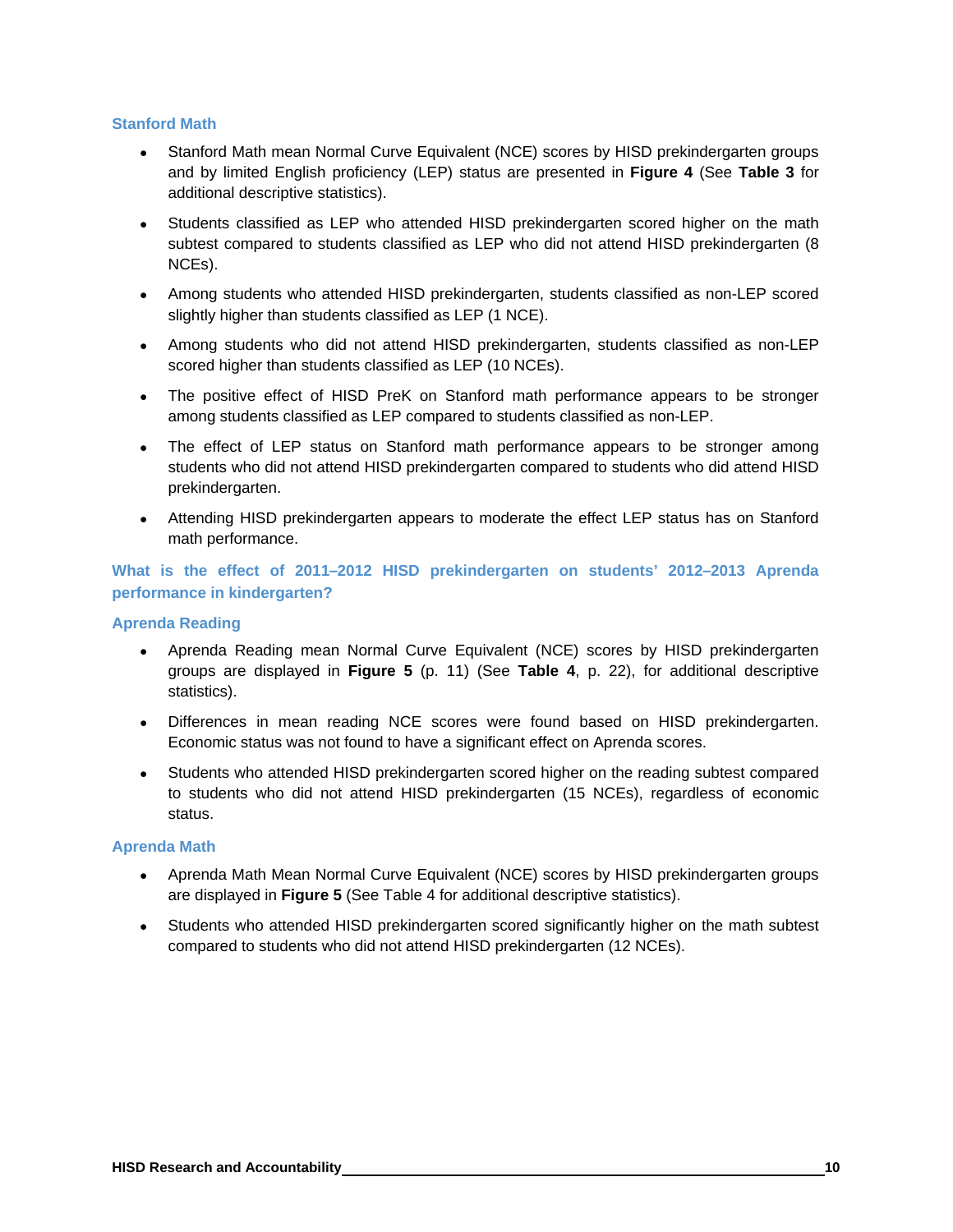



**How did kindergarten students who attended HISD prekindergarten in 2011–2012 perform on the 2012–2013 Beginning-of-Year TPRI inventories compared to their peers who did not attend HISD prekindergarten in 2011–2012?** 

#### **Inventory 1: Rhyming & Inventory 6: Letter Name Identification**

- The economically-disadvantaged HISD prekindergarten student group had a greater percentage of students scoring at the "developed" level compared to the economicallydisadvantaged student group who did not attend HISD prekindergarten on both the "Rhyming" and "Letter Name Identification" inventories (see **Figure 6**, p. 12, and **Table 5**, p. 22).
- The non-economically-disadvantaged HISD prekindergarten student group had a greater percentage of students scoring at the "developed" level compared to their non-economicallydisadvantaged counterparts who did not attend HISD prekindergarten on the "Rhyming" and "Letter Name Identification" inventories.

#### **Listening Comprehension**

- The economically-disadvantaged HISD prekindergarten student group had a greater percentage of students scoring at the "developed" level compared to the economicallydisadvantaged student group who did not attend HISD prekindergarten on the "Listening Comprehension" inventory (see **Figure 7**, p. 13, and Table 5, p. 22).
- Conversely, the non-economically-disadvantaged HISD prekindergarten group had a lower

HISD PreK Non-HISD PreK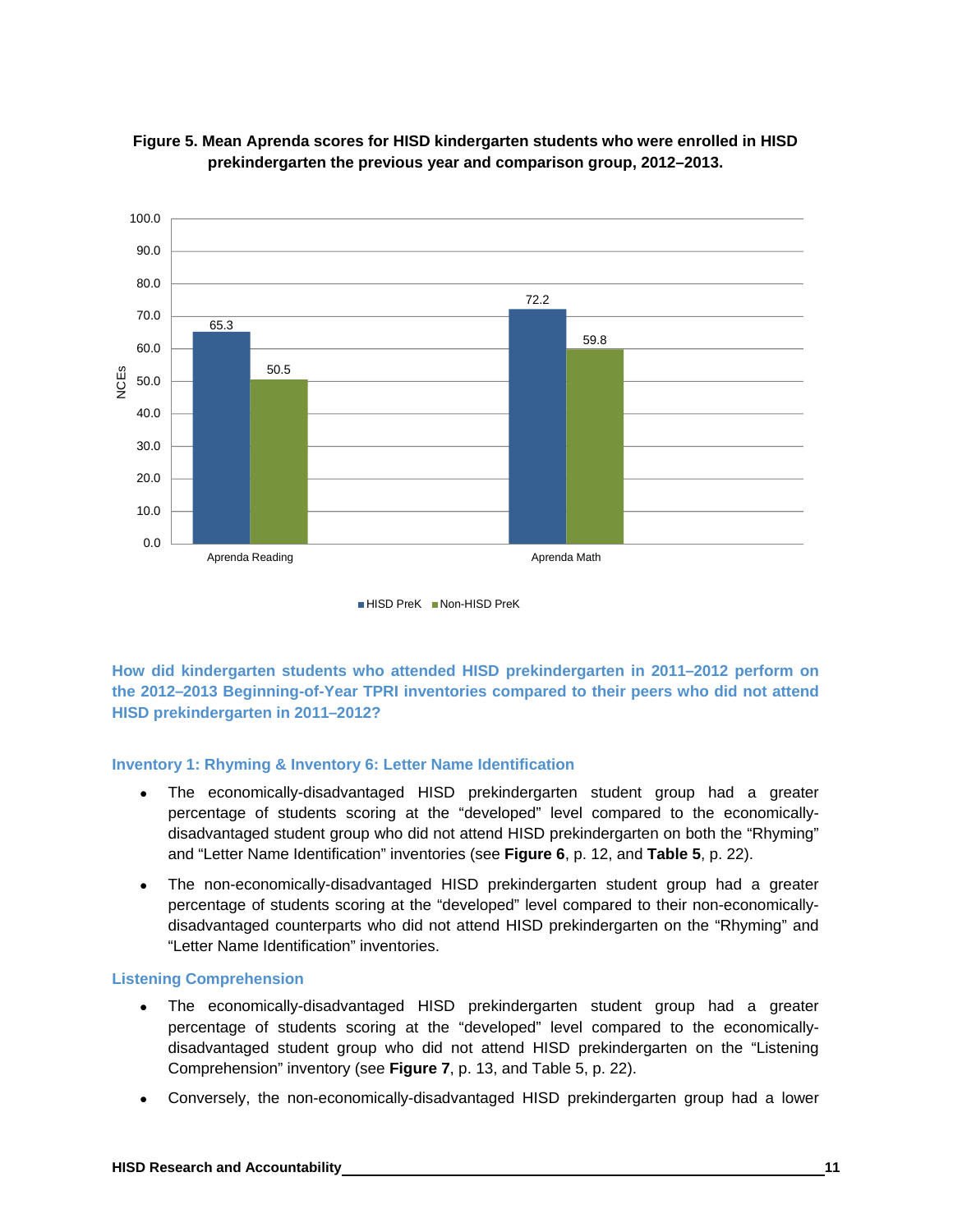percentage of students scoring at the "developed" level compared to their non-economicallydisadvantaged counterparts who did not attend HISD prekindergarten on the "Listening Comprehension" inventory.

**How did kindergarten students who attended HISD prekindergarten in 2011–2012 perform on the 2012–2013 Beginning-of-Year Tejas LEE inventories compared to their peers who did not attend HISD prekindergarten?** 

# **Tejas LEE Inventory 1: Letter Naming & Tejas LEE Inventory 3: Rhyming**

 Both economically-disadvantaged and non-economically-disadvantaged HISD prekindergarten groups had a greater percentage of students scoring at the "developed" level compared to their counterparts who did not attend HISD prekindergarten on the "Letter Naming" and "Rhyming" inventories (see **Figure 8**, p. 13, and **Table 6**, p. 23).

#### **Listening Comprehension**

 Both economically-disadvantaged and non-economically-disadvantaged HISD prekindergarten groups had a greater percentage of students scoring at the "developed" level compared to their counterparts who did not attend HISD prekindergarten on the Listening Comprehension inventory (see **Figure 9**, p. 14, and Table 6, p. 23).



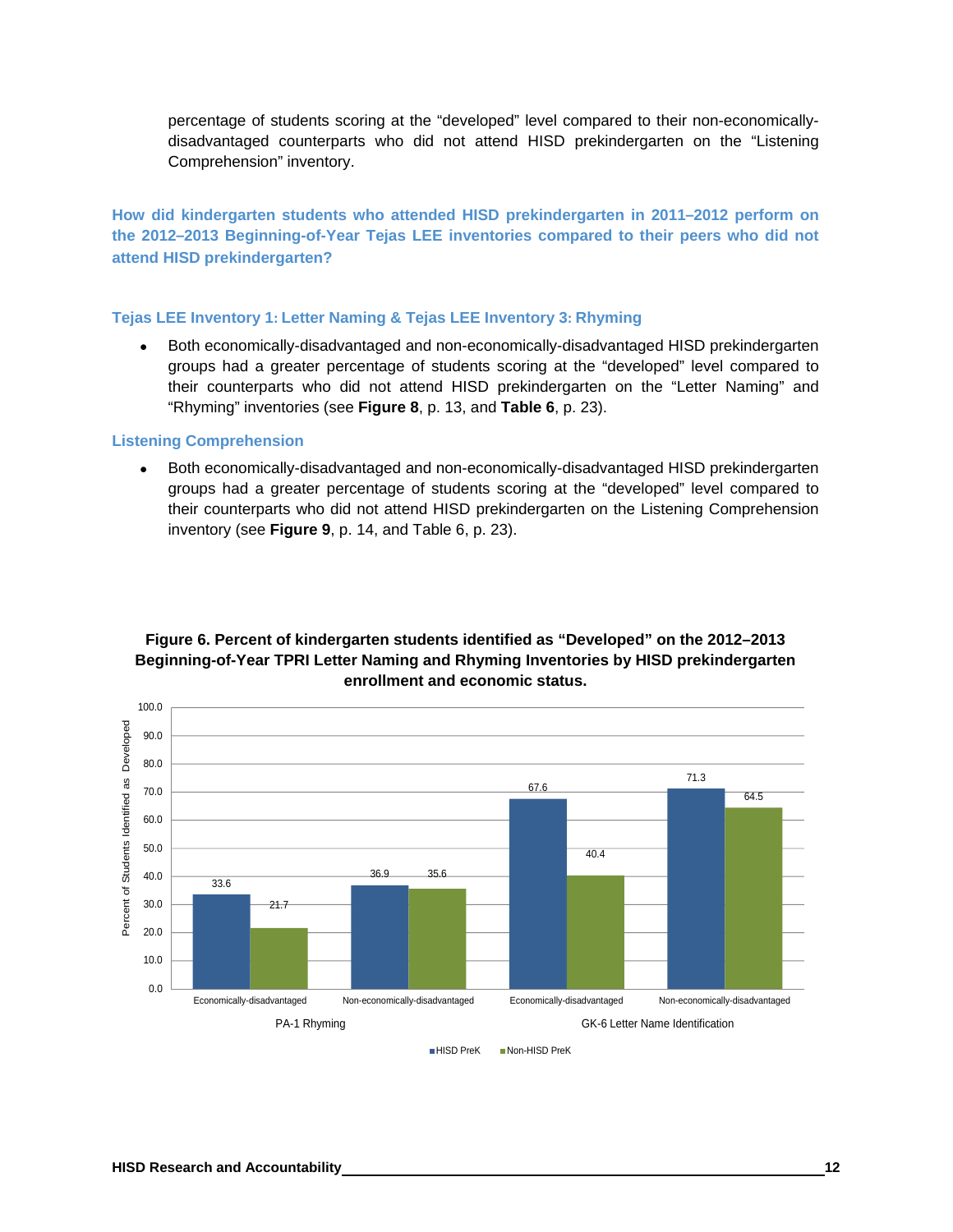

**Figure 7. Percent of kindergarten students identified as "Developed" on the 2012–2013 Beginning-of-Year TPRI Listening Comprehension Inventory by HISD prekindergarten enrollment and economic status.** 

HISD PreK Non-HISD PreK

**Figure 8. Percent of kindergarten students identified as "Developed" on the 2012–2013 Beginning-of-Year Tejas LEE Letter Naming and Rhyming Inventories by HISD prekindergarten enrollment and economic status.** 

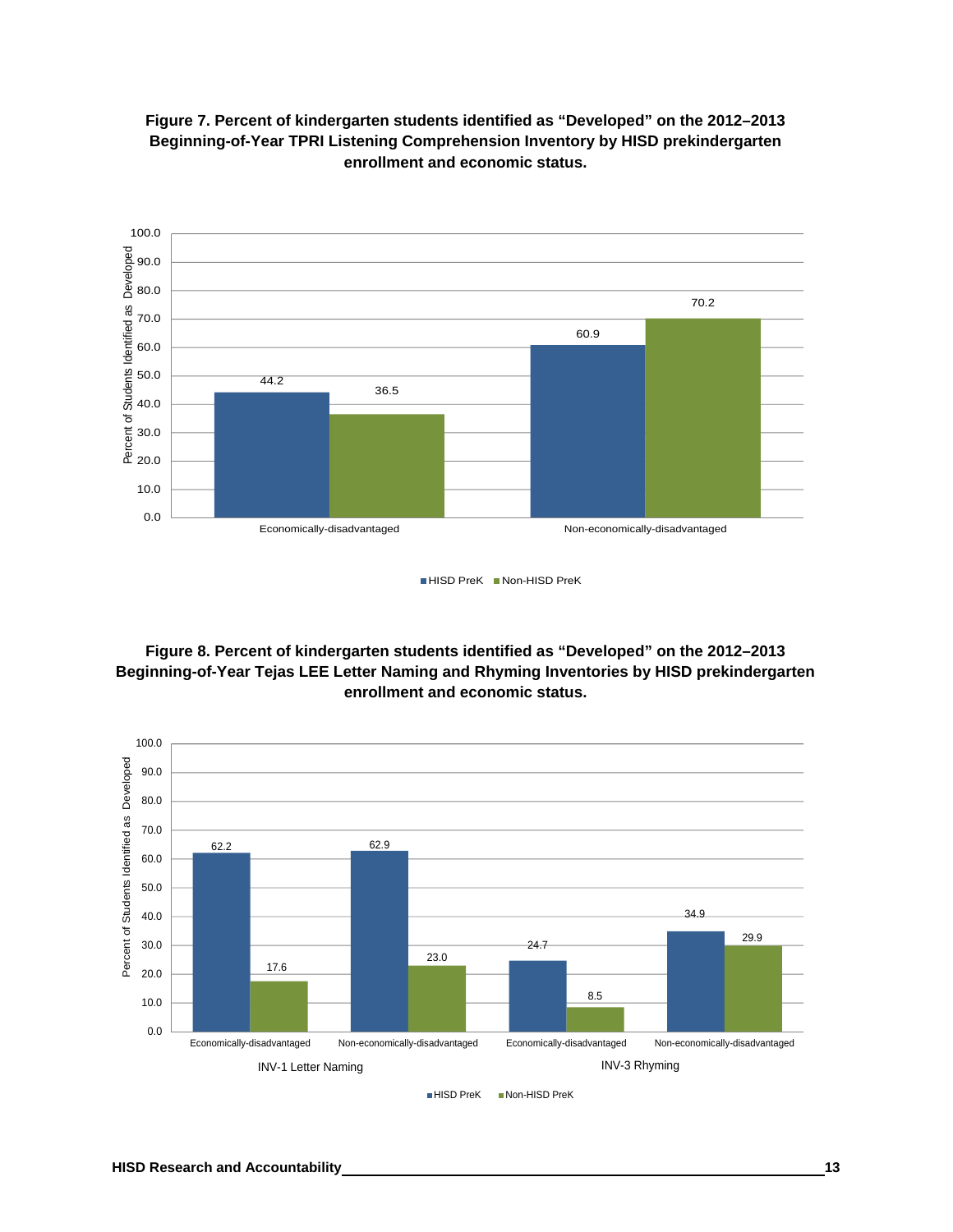



■ HISD PreK Non-HISD PreK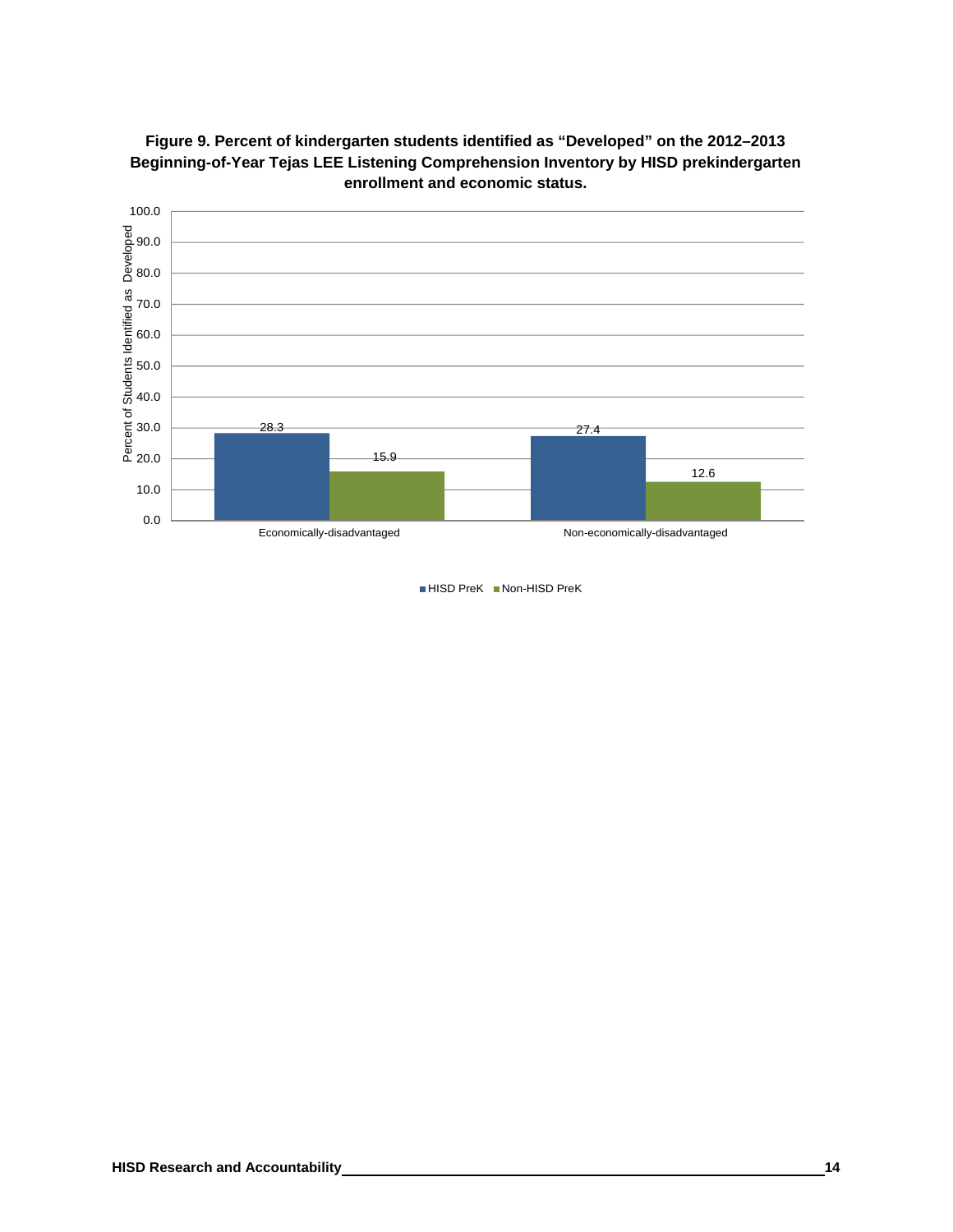# **Discussion**

The overall goal of prekindergarten education is to increase the school readiness of disadvantaged students who may otherwise fall behind because of their environments and conditions. The current evaluation examined the effect of 2011–2012 HISD prekindergarten on students' performance in kindergarten during the 2012–2013 academic year. Findings from the evaluation are consistent with previous evaluations (Corkin, 2012) and suggest that the effects of HISD prekindergarten on students' kindergarten Stanford reading and math performance are stronger for students who are economicallydisadvantaged. In other words, it seems that students who are economically-disadvantaged receive greater benefits from attending prekindergarten compared to their more affluent peers based on the greater gains made by economically-disadvantaged students who attended HISD prekindergarten in Stanford scores. More than likely more affluent students attended non-HISD prekindergarten programs. In addition, findings suggest that economic status has a greater effect on their Stanford performance among students who did not attend HISD prekindergarten compared to students who did attend HISD prekindergarten. This suggests that attending HISD prekindergarten moderates the negative effects of being economically-disadvantaged on kindergarten academic performance. These same trends were evaluated for students of Limited English Proficiency.

The tendency of students who attended HISD prekindergarten to perform at lower levels than their non-economically-disadvantaged peers who did not attend prekindergarten was not found in students' average performance level on the Aprenda and the Tejas LEE Spanish language tests. The data suggest that economic status was not significantly associated with HISD students' performance on Spanish language exams. In other words, students who attended HISD prekindergarten and who took the Aprenda, tended to outperform the student groups who did not attend HISD prekindergarten, regardless of economic status.

Given that the current evaluation highlighted differences in student performance associated with attending HISD prekindergarten, future evaluations should examine additional variables to understand the extent that certain aspects of prekindergarten (i.e., Frog Street progress monitoring, prekindergarten Frog Street assessment performance) affect kindergarten performance. For example, future evaluations will have the data available to determine the extent that prekindergarten performance influences the kindergarten performance of students who attended HISD prekindergarten.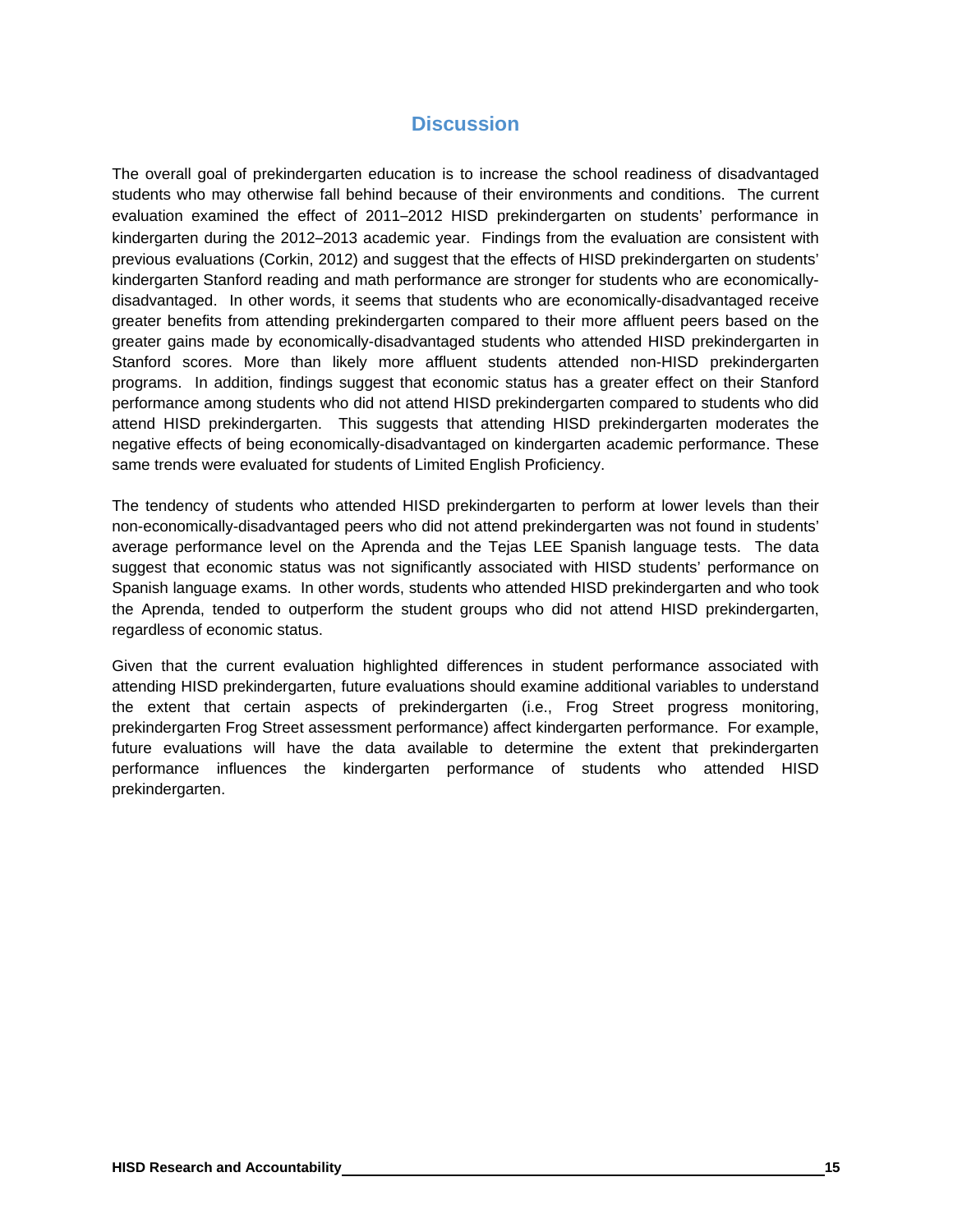# **References**

- Aikens, N. L., & Barbarin, O. (2008). Socioeconomic differences in reading trajectories: The contribution of family, neighborhood, and school contexts. *Journal of Educational Psychology,* 100(2), 235-251. doi:10.1037/0022-0663.100.2.235.
- Brooks-Gunn, J. (2003). Do you believe in magic? What we can expect from early childhood intervention programs? *SRCD Social Policy Report, 17*, 3-14.
- Chatterji, M. (2006). Reading achievement gaps, correlates, and moderators of early reading achievement: Evidence from the Early Childhood Longitudinal Study (ECLS) kindergarten to first grade sample. *Journal of Educational Psychology, 98*(3), 489-507. doi:10.1037/0022- 0663.98.3.489.
- Currie, J. (2001). Early childhood intervention programs: What do we know? *Journal of Economic Perspectives, 15*, 213-238.
- Currie, J., & Neidell, M. (2007). Getting inside the "Black Box" of Head Start quality: What matters and what doesn't. *Economics of Education Review, 26*(1), 83-99. doi:10.1016/j.econedurev.2005.03.004.
- Gormley, W. T., Gayer, T., Phillips, D., & Dawson, B. (2005). The Effects of Universal Pre-K on Cognitive Development. *Developmental Psychology, 41*(6), 872-884. doi:10.1037/0012- 1649.41.6.872.
- Magnuson, K. A., Ruhm, C., & Waldfogel, J. (2007). Does prekindergarten improve school preparation and performance?. *Economics of Education Review, 26*(1), 33-51. doi:10.1016/j.econedurev.2005.09.008.
- Shager, H.M., Schindler, H.S., Magnuson, K.A., Duncan, G. J., Yoshikawa, H., Hart, C.M.D. (2013). Can research design explain variation in Head Start research results? A meta-analysis of cognitive and achievement outcomes. *Educational Evaluation and Policy Analysis, 35*, 76-95. doi: 10.3102/0162373712462453.
- University of Texas System/Texas Education Agency. (2010). Texas primary reading inventory. Austin,TX.
- Zhai, F., Brooks-Gunn, J., & Waldfogel, J. (2011). Head Start and urban children's school readiness: A birth cohort study in 18 cities. *Developmental Psychology, 47*, 134-152.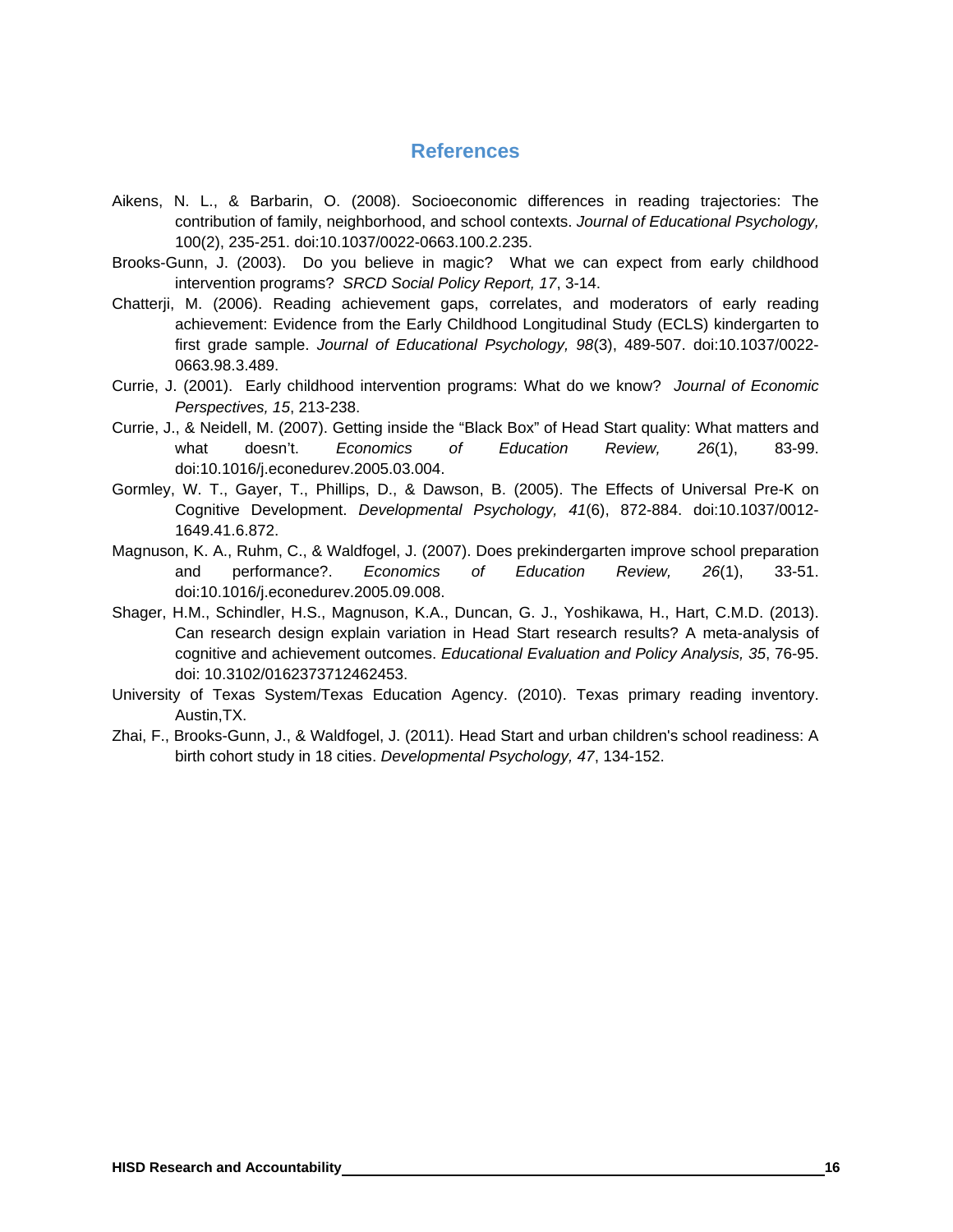# **APPENDIX A**

# SCHOOLS ATTENDED BY 2012–2013 KINDERGARTEN STUDENTS IN 2011–2012

| Campus<br>Number | Campus Name                               | Campus<br>Number | Campus Name                                      |  |
|------------------|-------------------------------------------|------------------|--------------------------------------------------|--|
| 102              | <b>ALCOTT</b>                             | 137              | DE CHAUMES                                       |  |
| 104              | <b>ALMEDA</b>                             | 138              | DE ZAVALA                                        |  |
| 105              | <b>ANDERSON</b>                           | 139              | <b>DODSON</b>                                    |  |
| 273              | <b>ASHFORD</b>                            | 140              | <b>DOGAN</b>                                     |  |
| 274              | <b>ASKEW</b>                              | 115              | <b>DURHAM</b>                                    |  |
| 106              | <b>ATHERTON</b>                           | 147              | <b>ELIOT</b>                                     |  |
| 107              | <b>BARRICK</b>                            | 148              | <b>ELROD</b>                                     |  |
| 108              | <b>BASTIAN</b>                            | 149              | <b>EMERSON</b>                                   |  |
| 151              | <b>BELL</b>                               | 350              | ENERGIZED FOR EXCELLENCE EARLY<br>CHILDHOOD ACAD |  |
| 360              | <b>BELLFORT EARLY</b><br>CHILDHOOD CENTER | 352              | <b>FARIAS EARLY CHILDHOOD CENTER</b>             |  |
| 295              | <b>BENAVIDEZ</b>                          | 152              | <b>FIELD</b>                                     |  |
| 268              | <b>BENBROOK</b>                           | 271              | <b>FOERSTER</b>                                  |  |
| 109              | <b>BERRY</b>                              | 153              | <b>FONDREN</b>                                   |  |
| 110              | <b>BLACKSHEAR</b>                         | 154              | <b>FOSTER</b>                                    |  |
| 111              | <b>BONHAM</b>                             | 155              | <b>FRANKLIN</b>                                  |  |
| 112              | <b>BONNER</b>                             | 156              | <b>FROST</b>                                     |  |
| 114              | <b>BRAEBURN</b>                           | 291              | <b>GALLEGOS</b>                                  |  |
| 116              | <b>BRIARGROVE</b>                         | 283              | <b>GARCIA</b>                                    |  |
| 117              | <b>BRISCOE</b>                            | 157              | <b>GARDEN OAKS</b>                               |  |
| 119              | <b>BROOKLINE</b>                          | 158              | <b>GARDEN VILLAS</b>                             |  |
| 120              | <b>BROWNING</b>                           | 159              | <b>GOLFCREST</b>                                 |  |
| 121              | <b>BRUCE</b>                              | 160              | <b>GORDON</b>                                    |  |
| 122              | <b>BURBANK</b>                            | 162              | <b>GREGG</b>                                     |  |
| 125              | <b>BURRUS</b>                             | 282              | GREGORY-LINCOLN ED CTR (EE-5)                    |  |
| 275              | <b>BUSH</b>                               | 262              | <b>GRISSOM</b>                                   |  |
| 287              | CAGE                                      | 369              | <b>GROSS</b>                                     |  |
| 292              | CARRILLO                                  | 131              | HALPIN EARLY CHILDHOOD CTR                       |  |
| 123              | CODWELL                                   | 166              | HARRIS, J R                                      |  |
| 130              | <b>CONDIT</b>                             | 167              | HARRIS, R P                                      |  |
| 358              | <b>COOK</b>                               | 168              | <b>HARTSFIELD</b>                                |  |
| 132              | COOP                                      | 169              | <b>HARVARD</b>                                   |  |
| 133              | <b>CORNELIUS</b>                          | 170              | <b>HELMS</b>                                     |  |
| 290              | <b>CRESPO</b>                             | 171              | HENDERSON, J P                                   |  |
| 135              | <b>CROCKETT</b>                           | 172              | HENDERSON, N Q                                   |  |
| 136              | <b>CUNNINGHAM</b>                         | 173              | <b>HEROD</b>                                     |  |
| 396              | <b>DAILY</b>                              | 286              | <b>HERRERA</b>                                   |  |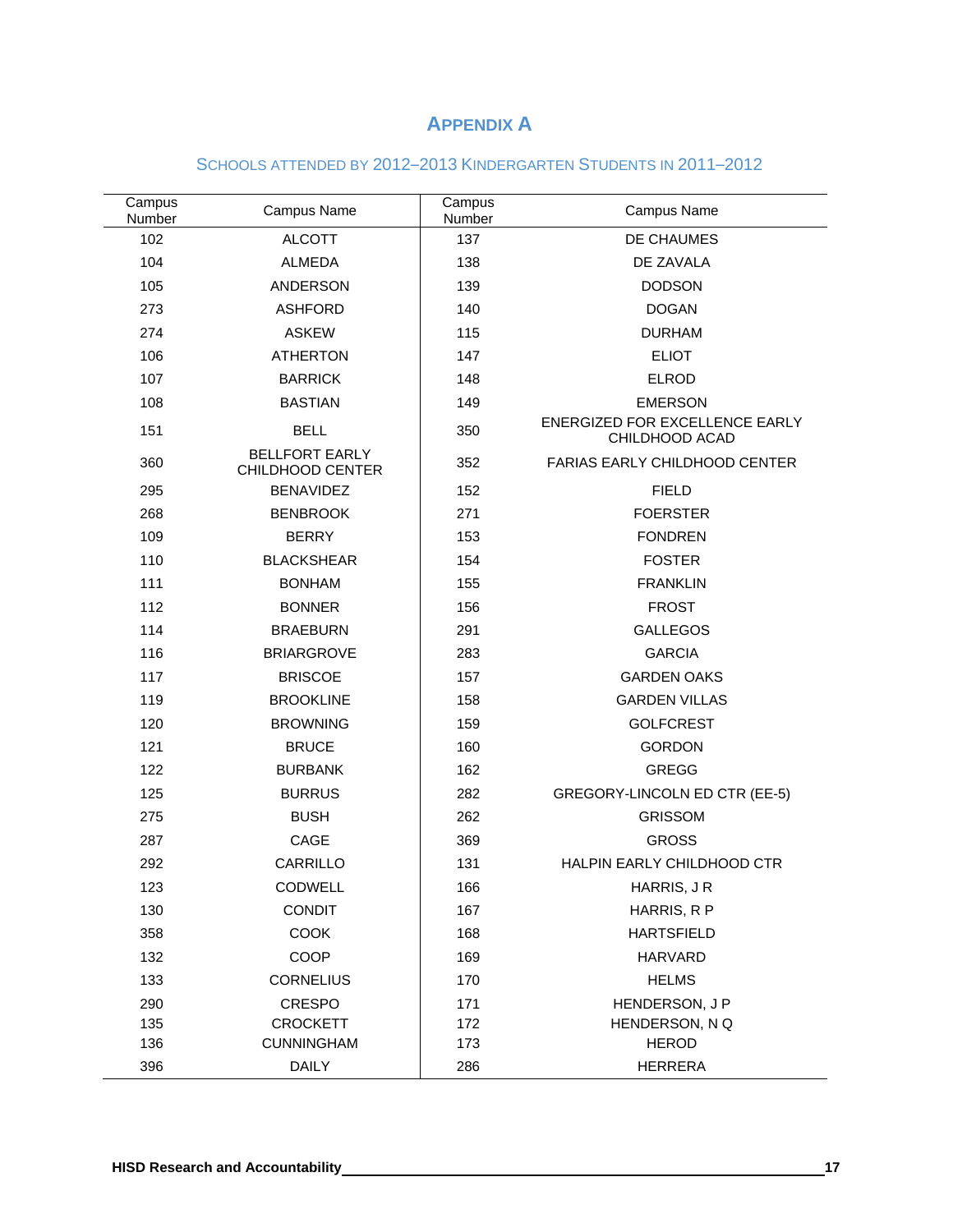| Campus<br>Number | Campus Name                                  | Campus<br>Number | Campus Name                         |
|------------------|----------------------------------------------|------------------|-------------------------------------|
| 297              | <b>DAVILA</b>                                | 174              | <b>HIGHLAND HTS</b>                 |
| 383              | DE ANDA                                      | 395              | HINES-CALDWELL                      |
| 175              | <b>HOBBY</b>                                 | 215              | <b>PARKER</b>                       |
| 179              | <b>HOUSTON GARDENS</b>                       | 216              | <b>PATTERSON</b>                    |
| 180              | <b>ISAACS</b>                                | 217              | <b>PECK</b>                         |
| 181              | <b>JANOWSKI</b>                              | 265              | <b>PETERSEN</b>                     |
| 182              | <b>JEFFERSON</b>                             | 218              | PILGRIM ACADEMY                     |
| 378              | KANDY STRIPE ACADEMY                         | 219              | PINEY POINT                         |
| 185              | <b>KASHMERE GARDENS</b>                      | 220              | PLEASANTVILLE                       |
| 187              | <b>KELSO</b>                                 | 221              | POE                                 |
| 188              | <b>KENNEDY</b>                               | 222              | PORT HOUSTON                        |
| 389              | <b>KETELSEN</b>                              | 223              | <b>PUGH</b>                         |
| 355              | KING EARLY CHILDHOOD CTR                     | 224              | <b>RED</b>                          |
| 189              | <b>KOLTER</b>                                | 225              | <b>REYNOLDS</b>                     |
| 192              | <b>LANTRIP</b>                               | 229              | <b>ROBERTS</b>                      |
| 357              | LAURENZO EARLY CHILDHOOD CTR                 | 186              | <b>ROBINSON</b>                     |
| 263              | LAW                                          | 372              | <b>RODRIGUEZ</b>                    |
| 195              | <b>LOCKHART</b>                              | 231              | <b>ROOSEVELT</b>                    |
| 196              | LONGFELLOW                                   | 232              | <b>ROSS</b>                         |
| 197              | <b>LOOSCAN</b>                               | 233              | <b>RUCKER</b>                       |
| 198              | LOVE                                         | 281              | <b>SANCHEZ</b>                      |
| 199              | <b>LOVETT</b>                                | 237              | <b>SCARBOROUGH</b>                  |
| 128              | <b>LYONS</b>                                 | 353              | SCHOOL AT ST GEORGE<br><b>PLACE</b> |
| 201              | <b>MACGREGOR</b>                             | 269              | <b>SCROGGINS</b>                    |
| 203              | <b>MADING</b>                                | 373              | <b>SEGUIN</b>                       |
| 289              | MARTINEZ, C                                  | 239              | <b>SHEARN</b>                       |
| 298              | MARTINEZ, R                                  | 240              | <b>SHERMAN</b>                      |
| 227              | <b>MCNAMARA</b>                              | 241              | <b>SINCLAIR</b>                     |
| 204              | <b>MEMORIAL</b>                              | 242              | <b>SMITH</b>                        |
| 299              | <b>MILNE</b>                                 | 244              | SOUTHMAYD                           |
| 354              | MISTRAL CENTER FOR EARLY<br><b>CHILDHOOD</b> | 245              | <b>STEVENS</b>                      |
| 264              | <b>MITCHELL</b>                              | 248              | <b>SUTTON</b>                       |
| 207              | <b>MONTGOMERY</b>                            | 296              | TH ROGERS                           |
| 359              | <b>MORENO</b>                                | 234              | THE RUSK SCHOOL                     |
| 209              | <b>NEFF</b>                                  | 243              | <b>THOMPSON</b>                     |
| 210              | <b>NORTHLINE</b>                             | 279              | <b>TIJERINA</b>                     |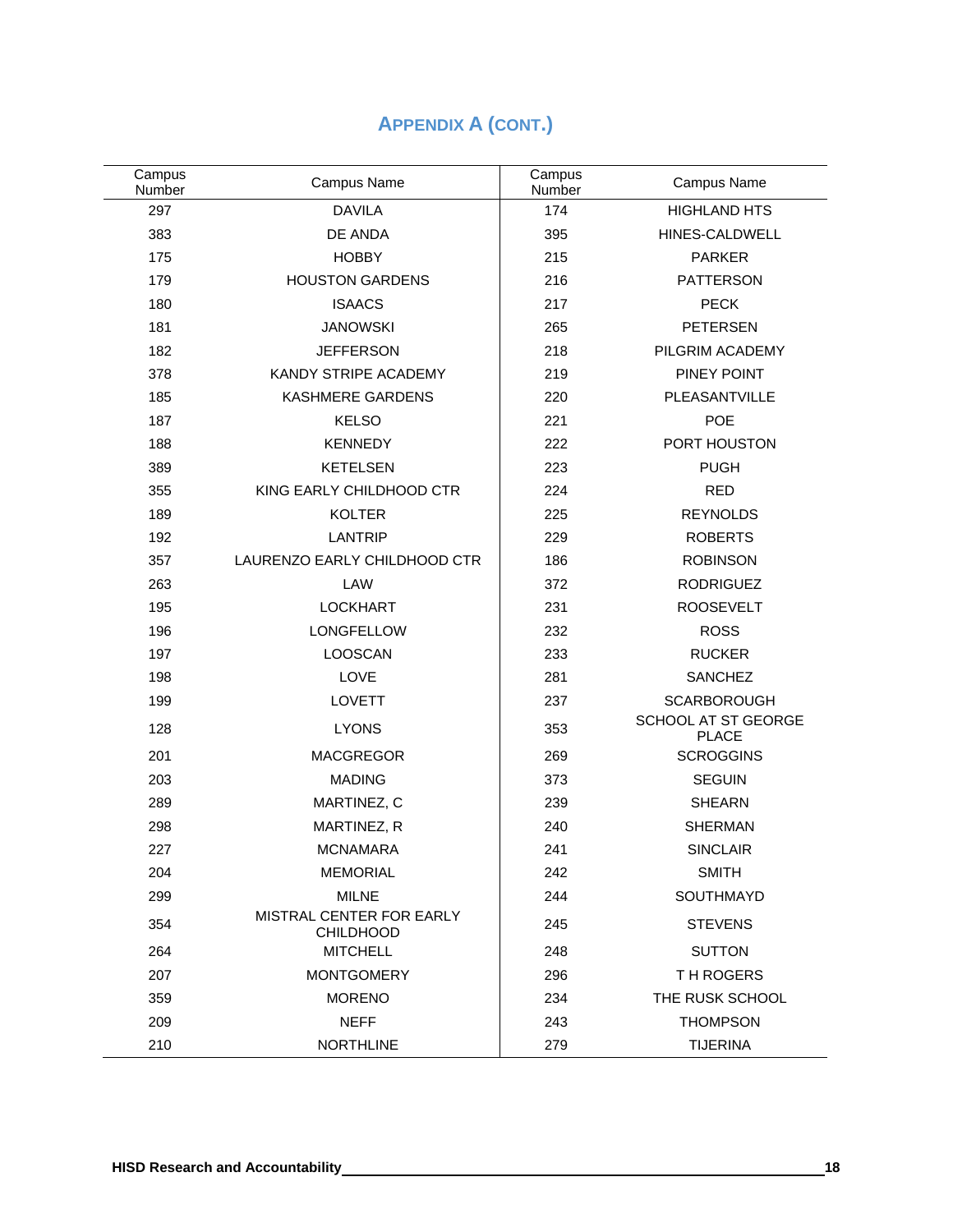# **APPENDIX A (CONT.)**

| Campus<br>Number | Campus Name                          | Campus<br>Number | Campus Name                                     |
|------------------|--------------------------------------|------------------|-------------------------------------------------|
| 211              | <b>OAK FOREST</b>                    | 249              | <b>TRAVIS</b>                                   |
| 212              | <b>OATES</b>                         | 328              | TSU CHARTER LAB SCH                             |
| 213              | <b>OSBORNE</b>                       | 251              | TWAIN                                           |
| 113              | <b>PAIGE</b>                         | 285              | <b>VALLEY WEST</b>                              |
| 214              | <b>PARK PLACE</b>                    | 252              | WAINWRIGHT                                      |
| 253              | <b>WALNUT BEND</b>                   | 259              | <b>WILSON MONTESSORI</b>                        |
| 254              | WESLEY                               | 260              | <b>WINDSOR VILLAGE</b>                          |
| 255              | <b>WEST UNIVERSITY</b>               | 127              | WOODSON SCHOOL                                  |
| 256              | WHARTON K-8 DUAL LANGUAGE<br>ACADEMY | 247              | <b>YOUNG</b>                                    |
| 257              | <b>WHIDBY</b>                        | 392              | YOUNG LEARNERS                                  |
| 267              | <b>WHITE</b>                         | 371              | YOUNG SCHOLARS ACADEMY FOR<br><b>EXCELLENCE</b> |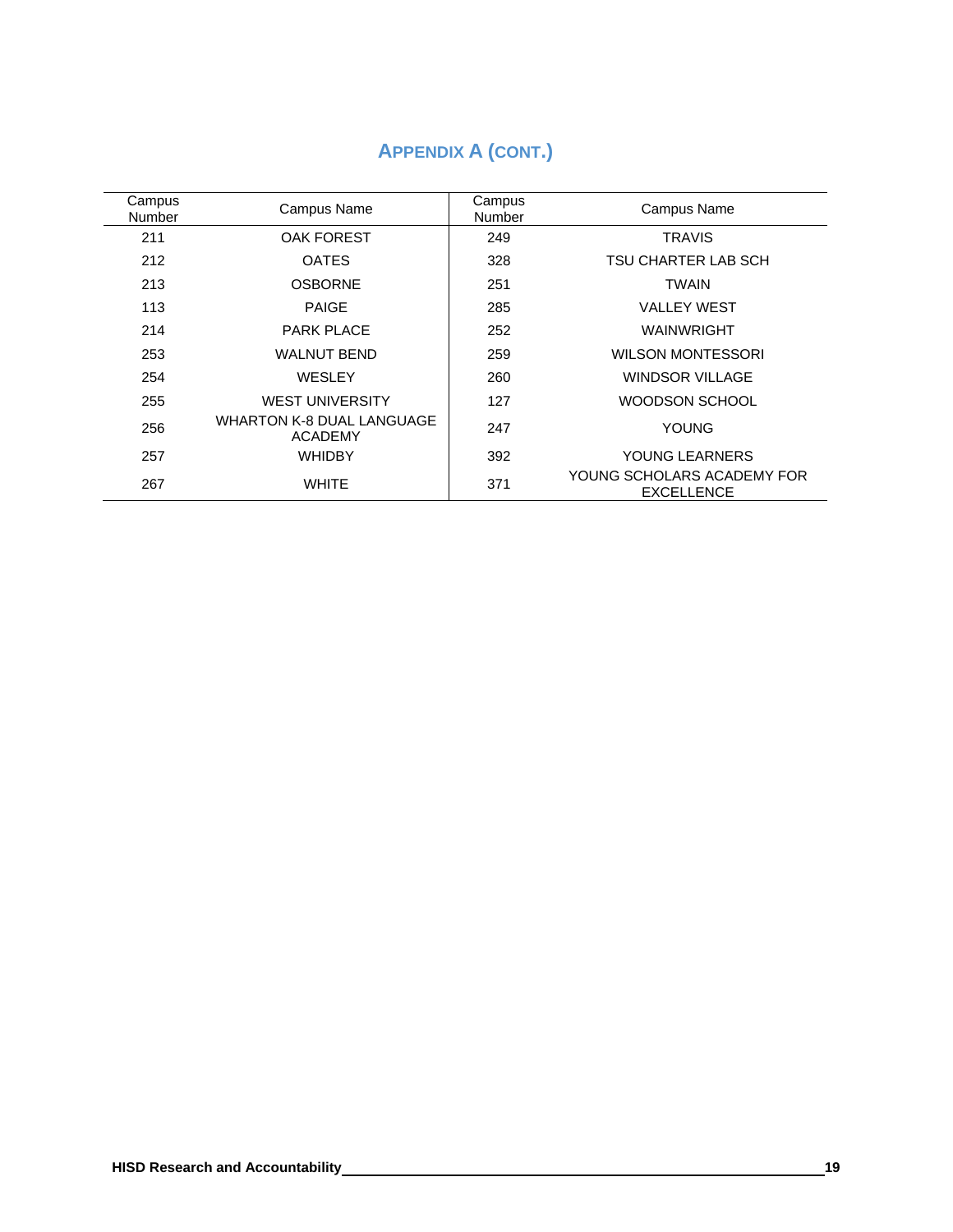# **APPENDIX B**

Table 1: 2012–2013 Demographic Characteristics of HISD Kindergarteners by 2011–2012 Prekindergarten and Non-Prekindergarten **Student Groups**

|                                  | <b>HISD Prekindergarten</b> |               | <b>HISD Non-Prekindergarten</b> |                |
|----------------------------------|-----------------------------|---------------|---------------------------------|----------------|
|                                  | $(N = 11,867)$              |               |                                 | $(N = 5, 120)$ |
| Age                              | $\boldsymbol{\mathsf{N}}$   | $\frac{9}{6}$ | $\mathsf{N}$                    | $\%$           |
| Five                             | 4,574                       | 38.5          | 2,081                           | 40.6           |
| <b>Six</b>                       | 7,293                       | 61.5          |                                 |                |
| Seven                            | --                          | --            | 31                              | 0.6            |
| Gender                           |                             |               |                                 |                |
| Female                           | 6,015                       | 50.7          | 2,458                           | 48.0           |
| Male                             | 5,852                       | 49.3          | 2,662                           | 52.0           |
| Race/Ethnicity                   |                             |               |                                 |                |
| African American                 | 2,512                       | 21.2          | 1,195                           | 23.3           |
| Hispanic                         | 8,714                       | 73.4          | 2,337                           | 45.6           |
| White                            | 303                         | 2.6           | 1,064                           | 20.8           |
| Asian                            | 259                         | 2.2           | 396                             | 7.7            |
| American Indian                  | 13                          | 0.1           | 8                               | 0.2            |
| Pacific Islander                 | 10                          | 0.1           | 5                               | 0.1            |
| More than 2 Races                | 56                          | 0.5           | 115                             | 2.2            |
| Limited English Proficient (LEP) | 6,537                       | 55.1          | 1,199                           | 23.4           |
| Economically-disadvantaged       | 10,859                      | 91.5          | 2,980                           | 58.2           |
| <b>Special Education</b>         | 437                         | 3.7           | 99                              | 1.9            |

*Note.* All data retrieved from PEIMS 2012–2013. There were 17,453 total students enrolled in 2012–2013 kindergarten programs; however, 145 students were also enrolled in kindergarten in 2011–2012, 101 students were classified as "EE" in 2011–2012, and 220 students were identified as affiliated with a Head Start but were not in the 2011–2012 PEIMS file. These students were excluded from further analysis**.**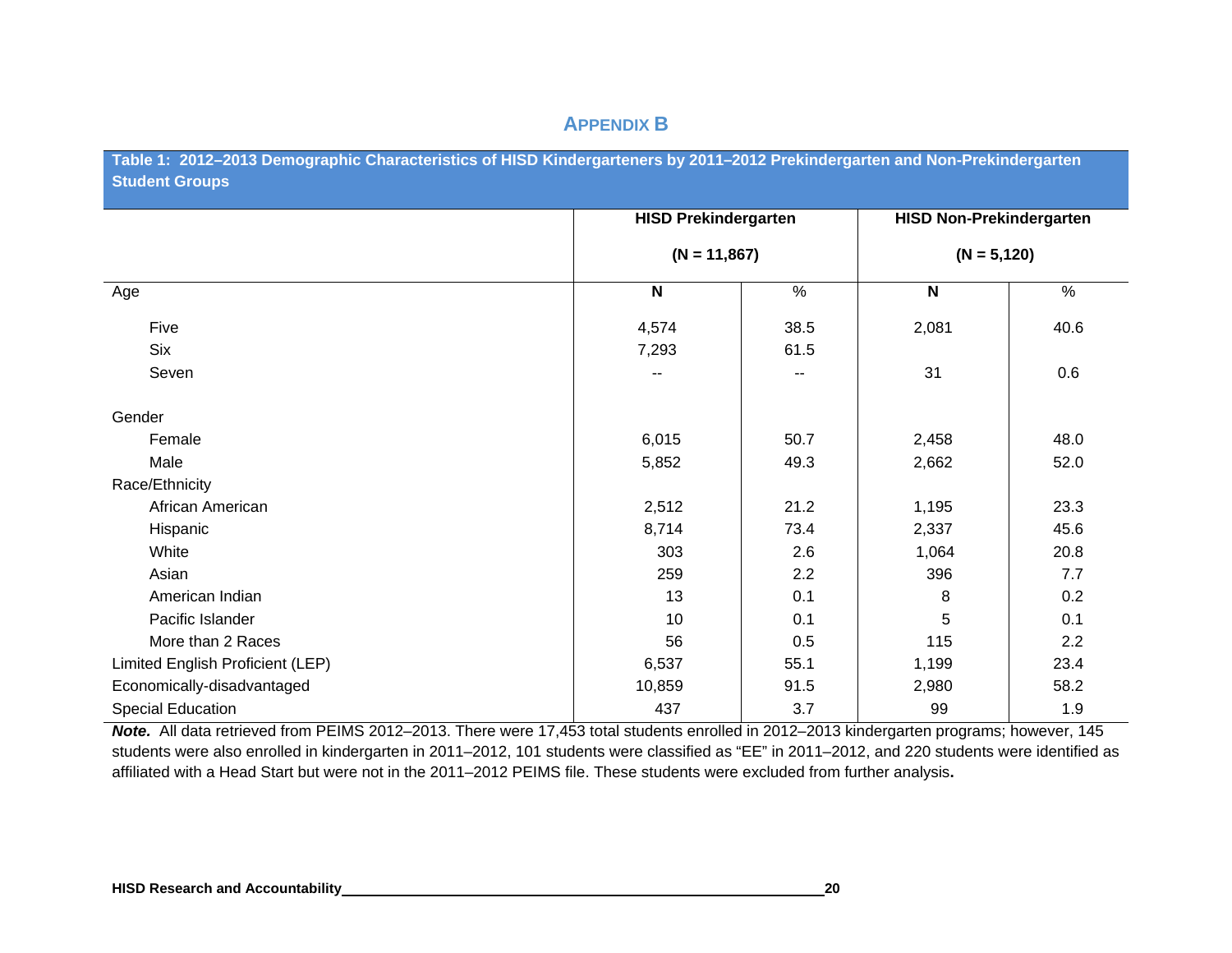**Table 2: Means and Standard Deviations of 2012 –2013 Stanford 10 Reading and Math Normal Curve Equivalent (NCE) Scores by Economic Status and HISD 2011 –2012 Prekindergarten Enrollment Status Groups** 

|                                |                  | <b>Prekindergarten Enrollment Status Groups</b> |                      |                  |  |
|--------------------------------|------------------|-------------------------------------------------|----------------------|------------------|--|
|                                | <b>HISD PreK</b> |                                                 | <b>Non-HISD PreK</b> |                  |  |
| <b>Stanford Reading</b>        | n                | M                                               | n                    | М                |  |
| Economically-disadvantaged     | 5,375            | 52.87<br>(19.16)                                | 1,929                | 44.66<br>(18.93) |  |
| Non-economically-disadvantaged | 828              | 62.02<br>(20.72)                                | 1.976                | 61.98<br>(22.16) |  |
| <b>Stanford Math</b>           |                  |                                                 |                      |                  |  |
| Economically-disadvantaged     | 5,375            | 51.18<br>(20.43)                                | 1,929                | 43.35<br>(21.30) |  |
| Non-economically-disadvantaged | 828              | 59.06<br>(19.28)                                | 1.976                | 60.78<br>(20.27) |  |

*Note.* Standard deviations appear in parentheses below means.

**Table 3: Means and Standard Deviations of 2012–2013 Stanford 10 Reading and Math Normal Curve Equivalent (NCE) Scores by LEP Status and HISD 2011–2012 Prekindergarten Enrollment Status Groups**

|                                              | <b>Prekindergarten Enrollment Status Groups</b> |                                          |       |                  |
|----------------------------------------------|-------------------------------------------------|------------------------------------------|-------|------------------|
|                                              |                                                 | <b>HISD PreK</b><br><b>Non-HISD PreK</b> |       |                  |
| <b>Stanford Reading</b>                      | n                                               | м                                        | n     | M                |
| <b>Limited English Proficiency (LEP)</b>     | 1,169                                           | 53.34<br>(20.22)                         | 320   | 46.52<br>(21.21) |
| <b>Non-Limited English Proficiency (LEP)</b> | 5,034                                           | 54.27<br>(19.48)                         | 3,585 | 54.04<br>(22.37) |
| <b>Stanford Math</b>                         |                                                 |                                          |       |                  |
| <b>Limited English Proficiency (LEP)</b>     | 1,169                                           | 51.13<br>(20.88)                         | 320   | 43.46<br>(22.53) |
| Non-Limited English Proficiency (LEP)        | 5,034                                           | 52.49<br>(20.35)                         | 3,585 | 52.95<br>(22.37) |

*Note.* Standard deviations appear in parentheses below means.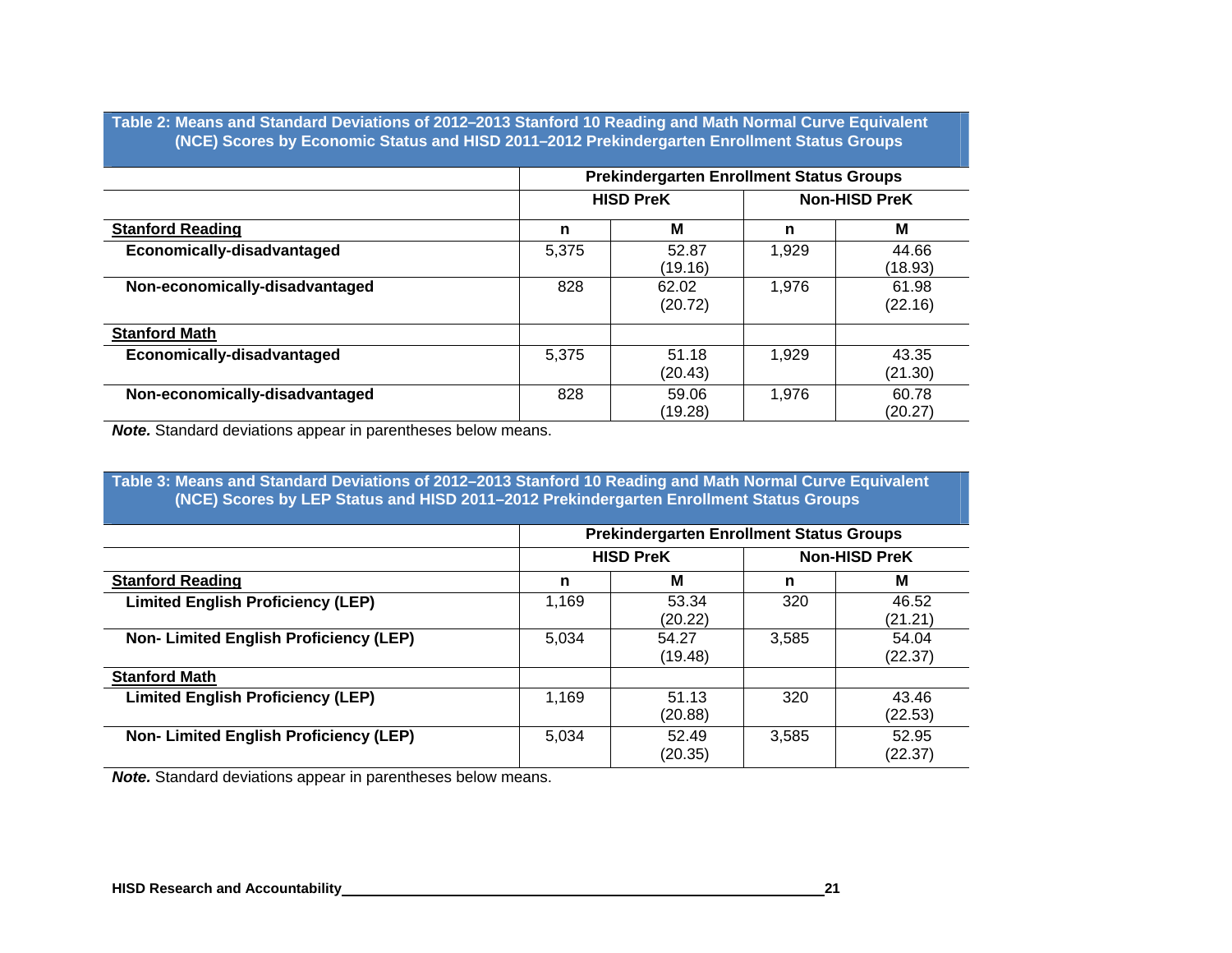**Table 4: Means and Standard Deviations of 2012 –2013 Aprenda 3 Reading and Math Normal Curve Equivalent (NCE) Scores by HISD 2011 –2012 Prekindergarten Enrollment Status Groups** 

|                |       | <b>Prekindergarten Enrollment Status Groups</b> |                      |         |  |  |
|----------------|-------|-------------------------------------------------|----------------------|---------|--|--|
|                |       | <b>HISD PreK</b>                                | <b>Non-HISD PreK</b> |         |  |  |
| <b>Aprenda</b> |       | M                                               |                      | М       |  |  |
| Reading        | 5,287 | 65.34                                           | 867                  | 50.54   |  |  |
|                |       | (22.47)                                         |                      | (21.97) |  |  |
| <b>Math</b>    | 5,287 | 72.23                                           | 867                  | 59.83   |  |  |
|                |       | (21.28)                                         |                      | (24.05) |  |  |

*Note.* Standard deviations appear in parentheses below means.

#### **Table 5: Percent of Students Identified as Developed on the 2012 –2013 Beginning-of-Year TPRI Inventories by Economic Status and HISD Prekindergarten Enrollment Status Groups**

|                                        | <b>Prekindergarten Enrollment Status Groups</b> |      |                      |      |
|----------------------------------------|-------------------------------------------------|------|----------------------|------|
|                                        | <b>HISD PreK</b>                                |      | <b>Non-HISD PreK</b> |      |
| <b>PA-1 Rhyming</b>                    | n                                               | %D   | n                    | %D   |
| Economically-disadvantaged             | 1,932                                           | 33.6 | 1,154                | 21.7 |
| Non-economically-disadvantaged         | 157                                             | 36.9 | 461                  | 35.6 |
| <b>GK-1 Letter Name Identification</b> |                                                 |      |                      |      |
| Economically-disadvantaged             | 1,931                                           | 67.6 | 1,151                | 40.4 |
| Non-economically-disadvantaged         | 157                                             | 71.3 | 459                  | 64.5 |
| <b>Listening Comprehension</b>         |                                                 |      |                      |      |
| Economically-disadvantaged             | 4,731                                           | 44.2 | 1,784                | 36.5 |
| Non-economically-disadvantaged         | 758                                             | 60.9 | 1,822                | 70.2 |

*Note.* D = "Developed."